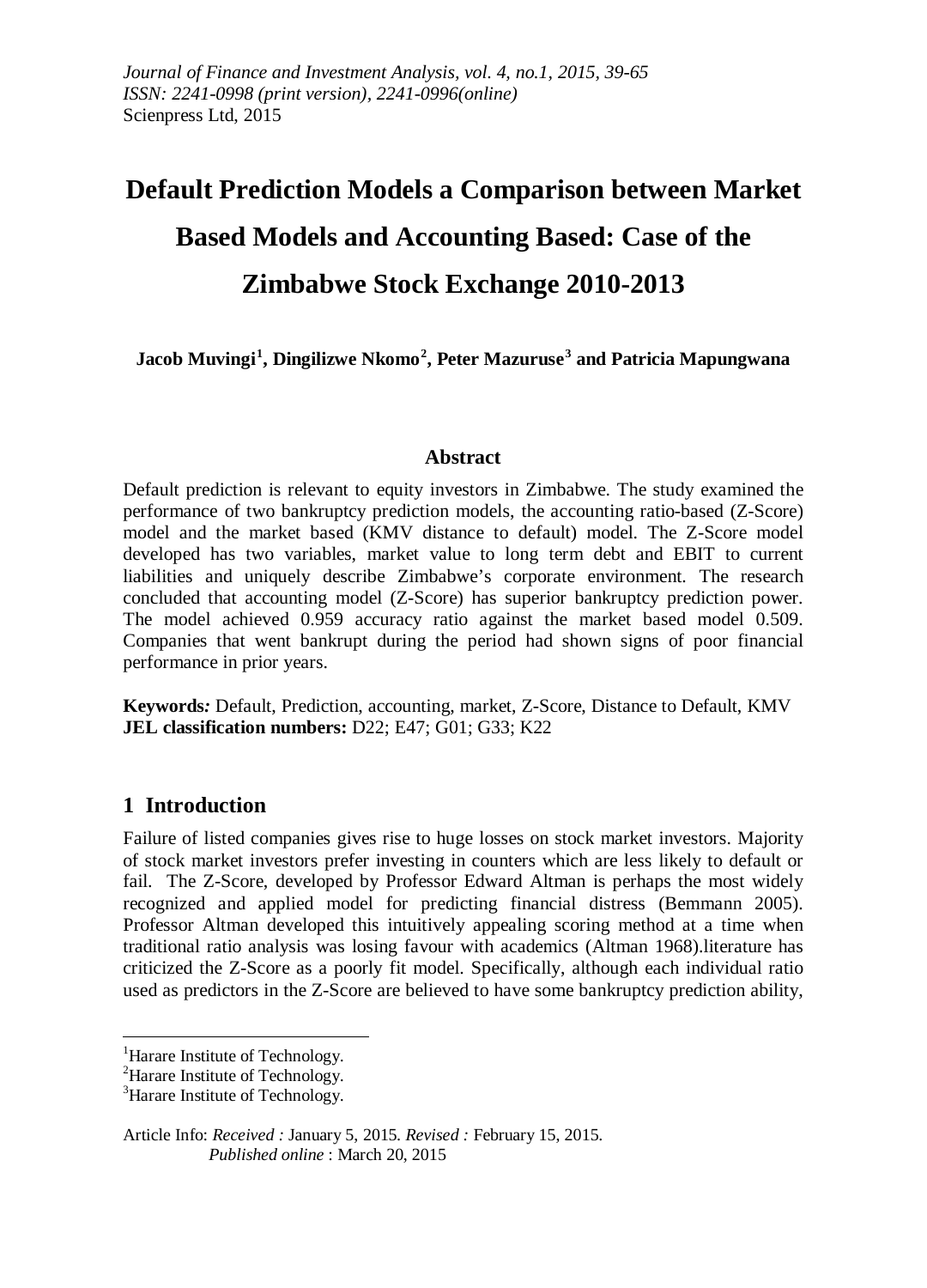the coefficients in the Z-Score calculation weaken its predictive ability to the point where it performs no better than its most predictive predictor variable (Bemmann 2005).

The development of the Z-Score model paved way for the development of other corporate bankruptcy prediction models. The option pricing model developed by Black and Scholes in 1973 and Merton in 1974 provided the foundation upon which structural credit models are built. KMV (now Moody's KMV), was the first to commercialize the structural bankruptcy prediction model in the late 1980s.

Since multi-currency regime adoption in Zimbabwe, the Zimbabwe Stock Exchange has suspended and delisted more than nine listed firms. The firms were suspended and delisted after either they were liquidated or placed under judicial management.

The research seeks to find the best predictor of default between market based models (KMV distance to default) and accounting based models (Z-Score) for the Zimbabwe Stock Exchange period 2010-2013

# **2 Literature Review**

Accounting-based default prediction models take into consideration the firm's past performance as a base for predicting the firm's future likelihood of survival (Xu, Zhang, 2008). Several studies on accounting variables as predictors' corporate default are Beaver (1966), Altman (1968), Ohlson (1980), Dichev (1998), Shumway (2008), etc. The most fundamental and crucial works in default prediction field is Beaver's empirical study (1966). Altman (1968) study extended the work of Beaver by employing multivariate discriminant analysis on twenty two financial variables with a sample of 66 (33 bankrupt and 33 non-bankrupt) manufacturing companies. The Z-score and O-score developed by Altman (1968) and Ohlson (1980), respectively, prompted later researchers to find out the default prediction model with the best predictive ability Rashid et.al (2011).

Market-based bankruptcy prediction models use information derived from the market i.e., share prices. This approach follows the structural Black and Scholes (1973) and Merton (1974) option pricing theories that express probability of default occurring depends on the volatility between the market value of the assets and the strike price (value of debt obligations). The critical level where firm will default is that when the worth of firm's assets moves down below a certain level (i.e., debt obligations).

Many scholars and practitioners did a lot of work to examine the contribution and accuracy of the KMV Model distance to default by empirical analysis. McQuown (1993) pointed out that the approach can be accurate when the financial report and the market price are used at the same time.

The most noted drawback of accounting based models is their over-reliance on financial statements data that measures past performance of the firm and are sometimes difficult to apply on future perspectives because they are backward looking by Hillegeist (et al. 2004).

Market based bankruptcy prediction models overcome many of the fundamental shortcomings of accounting models. In efficient markets, prices reflect both historical financial information as well as the individual and market-wide outlook of a business. Share prices in contrast to balance sheet data are provided daily unlike balance sheet data which is available with lags and reported on a quarterly basis. Agarwal and Taffler (2008) pointed that market prices are less likely to be influenced by accounting policies and have impeccable theoretical grounding as they draw on the structural Black and Scholes (1973)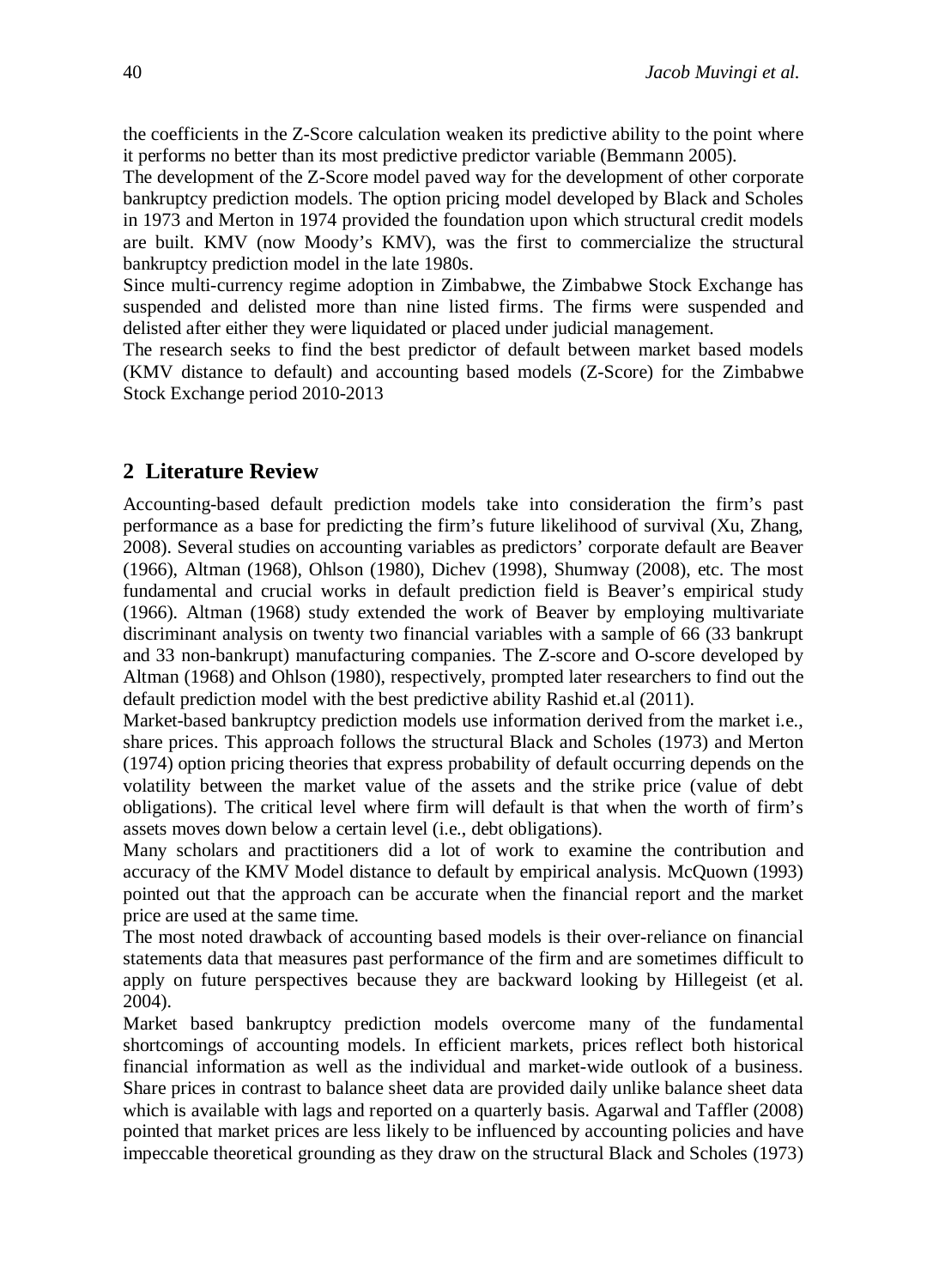and Merton (1974) option pricing framework. In these models, equity is viewed as a call option on the firm's assets, and the probability of going bankrupt is simply the probability that the call option is worthless at maturity.

Aretz (2010) highlights that structural models is a one-size-fits-all approach and it does not contain any free (choice) parameters .The returns of a firm are modeled by a stochastic equation and bankruptcy filing occurs, if and only if the realization of the stochastic process is below the threshold at maturity.

Liu et.al (2010) did a comparison study of market based models versus accounting based models .The study points out that since the option based models are based on assumption that the market is efficient, the relative default prediction performance between the market-based model and accounting-based model should be related to the maturation of the securities market development. This suggests a paradox that performance of the market-based structural model can be outdone by the traditional accounting-based model in developing economies as theoretically expected.

Rashid et.al (2011) did a study to develop an accounting based model unique for the Pakistan (Karachi Stock Exchange) listed stocks corporate environment. Companies with complete five years of published data were only included in the sample .It was done for the period of 1996-2006. The total sample of both bankrupt and non-bankrupt companies used in this study was 52 consisting of 26 bankrupt and 26 non-bankrupt companies. All the twenty financial variables grouped under the leverage, liquidity, profitability and turnover ratios were examined separately for bankrupt and non-bankrupt companies by calculating their means and standard deviations for five years prior bankruptcy. In addition, T-tests and F- tests were employed to analyze the similarity and difference of financial variables each year prior to bankruptcy, from twenty four variables, only three variables , EBIT to current liabilities ratio, sales to total assets ratio and cash flow ratio were found to be highly significant.The model accuracy was 76.9% showing that the model has potential for practical application in predicting corporate failure in Pakistan. Mensah(1984) noted that ratios and coefficients change over time, hence need for regular re-estimation of the models. Zmijewski (1984) affirmed that using a already set model may produce a biased result as some of the models could be biased as they typically might have been constructed using an oversample of failed firms during model development.

Pongsatat et al. (2004) examined the predictive capability of Ohlson's and Altman's model for bankruptcy of small and large firms in Thailand. The study concluded that for bankrupt firms , Altman's model exhibits a higher predictive accuracy than Ohlson's model, for year one with an accuracy rate of 90.48% for year one and a 100% accuracy rate for both year two and year three. However, with regard to non-bankrupt firms, Altman's model exhibited less predictive accuracy.

Eljelly et.al (2001) replicated Altman Multiple Discriminant Analysis (MDA) to the sample but achieved low failure prediction rates relative to those obtained in the developed and developing economies. The study then re-estimates Altman original model parameters with a significant improvement in failure prediction rates. Using a stepwise MDA methodology, the study develops a three-variable model that improves upon Altman replicated and re-estimated models in classifying companies into failed and nonfailed.

Ren et.al (2011) carried-out a study which applied KMV distance to default on Chinese stock exchange energy sector .The listed stock were dived into normal stocks and ST (special treatment ) stocks which were not performing well .The results showed that the value of distance to default decreased during the two years before the companies become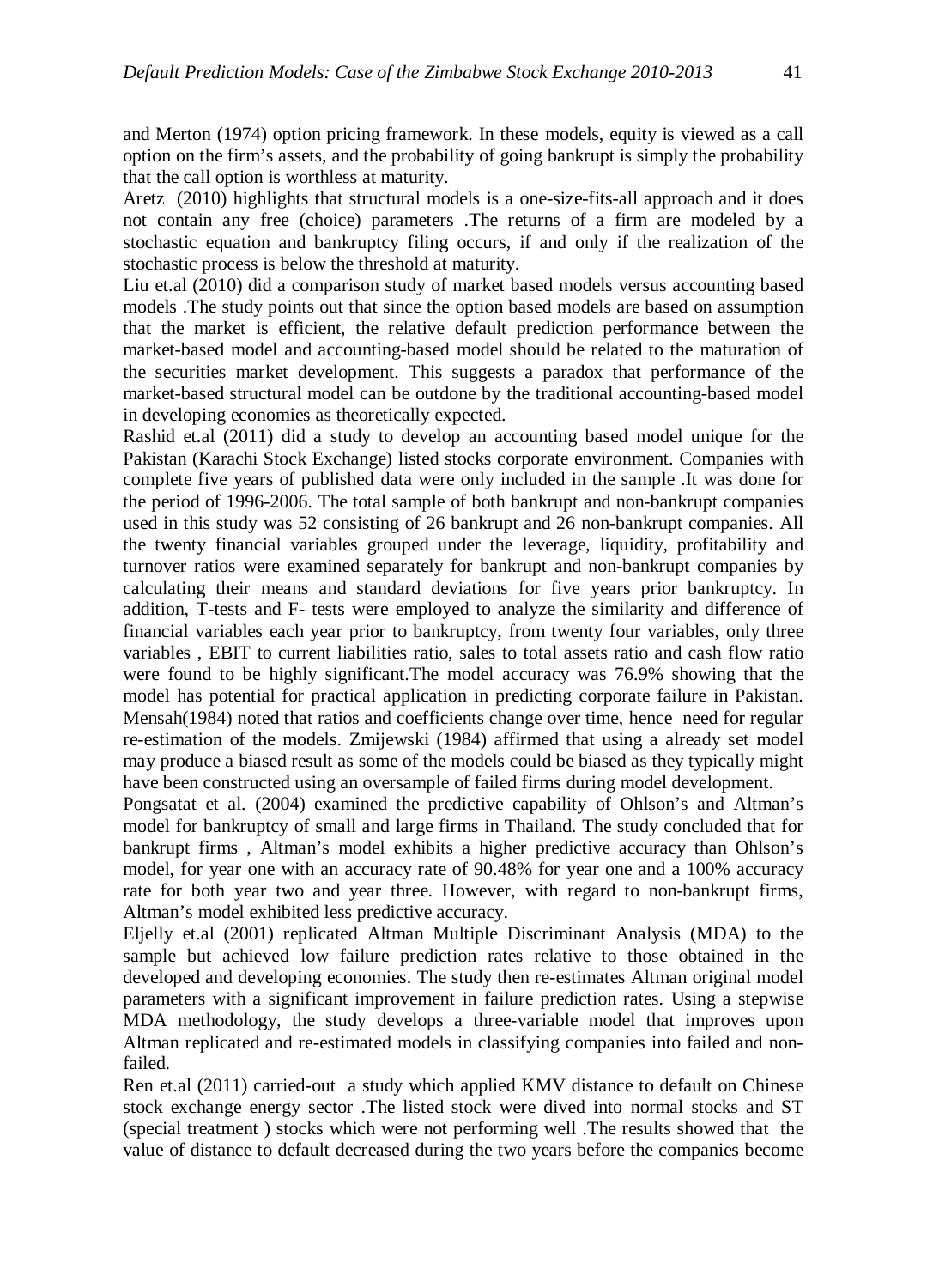to special treatment companies. A downward trend of DD, likewise, is seen as a means of warning the credit risk of companies. The lower the DD value is, the higher the credit risk is. The above studies indicated that the KMV model can be used to warn credit risk of the firms in energy sector of China. Moreover, the modified KMV model fitted the test requirements of Chinese market.

Ito et.al (2010 gave results on how three banks' distance to default moved in the last 12 months before the respective bank failure, from the study distance to default had been gradually falling and became very low before the news of the failure was announced. Looking at the distance to default for the period of 12 and 6 months prior to failure it concluded that the distance to default is a good measure for the cases of two banks.

# **3 Research Methodology**

The research utilised a quantitative research design comprised of three stages. The first part involved developing an accounting based model that will be used to generate the zscores (for 2010, 2011 and 2012). Multivariate discriminant analysis was used to formulate the accounting based model. Secondly the KMV distance to default (market based model) approach was be implemented on the listed firms. Finally the two models were compared to find the best model which predicted 2013 default firms early using 2011 outcome.

# **3.1 The Sample**

The population for this study has all the companies on the Zimbabwe Stock Exchange (ZSE) currently and those that delisted .The companies are subdivided into two subsets "bankrupt" and "non-bankrupt" .Bankruptcy is as a result of liquidation/judicial management, i.e. violation of ZSE listing regulation section 1.81. Bankrupt firms will also include firms that were critically underperforming during the period.

| Table 1: Sample                                                |                 |                                                          |  |  |  |  |
|----------------------------------------------------------------|-----------------|----------------------------------------------------------|--|--|--|--|
| <b>Sample One</b><br>Code 1<br><b>Bankrupt/Trouble Company</b> |                 | <b>Sample Two</b><br>Code 2<br><b>Non-Bankrupt Firms</b> |  |  |  |  |
| Cairns                                                         | Delisted        | Colcom                                                   |  |  |  |  |
| <b>Phoenix</b>                                                 | Delisted        | <b>Nts</b>                                               |  |  |  |  |
| <b>PG</b> Industry                                             | Delisted        | Radar                                                    |  |  |  |  |
| <b>Celsis</b>                                                  | <b>Delisted</b> | <b>Hunyani</b>                                           |  |  |  |  |
| <b>Chemco</b>                                                  | Delisted        | <b>Medtec</b>                                            |  |  |  |  |
| <b>Interfresh</b>                                              | <b>Delisted</b> | <b>Hippo</b>                                             |  |  |  |  |
| <b>Star</b>                                                    | "Troubled"      | <b>Innscor</b>                                           |  |  |  |  |
| <b>Zeco</b>                                                    | "Troubled"      | <b>Masimba</b>                                           |  |  |  |  |
| <b>CFI</b>                                                     | "Troubled"      | Seedco                                                   |  |  |  |  |
| <b>Ariston</b>                                                 | "Troubled"      | Padenga                                                  |  |  |  |  |
|                                                                |                 |                                                          |  |  |  |  |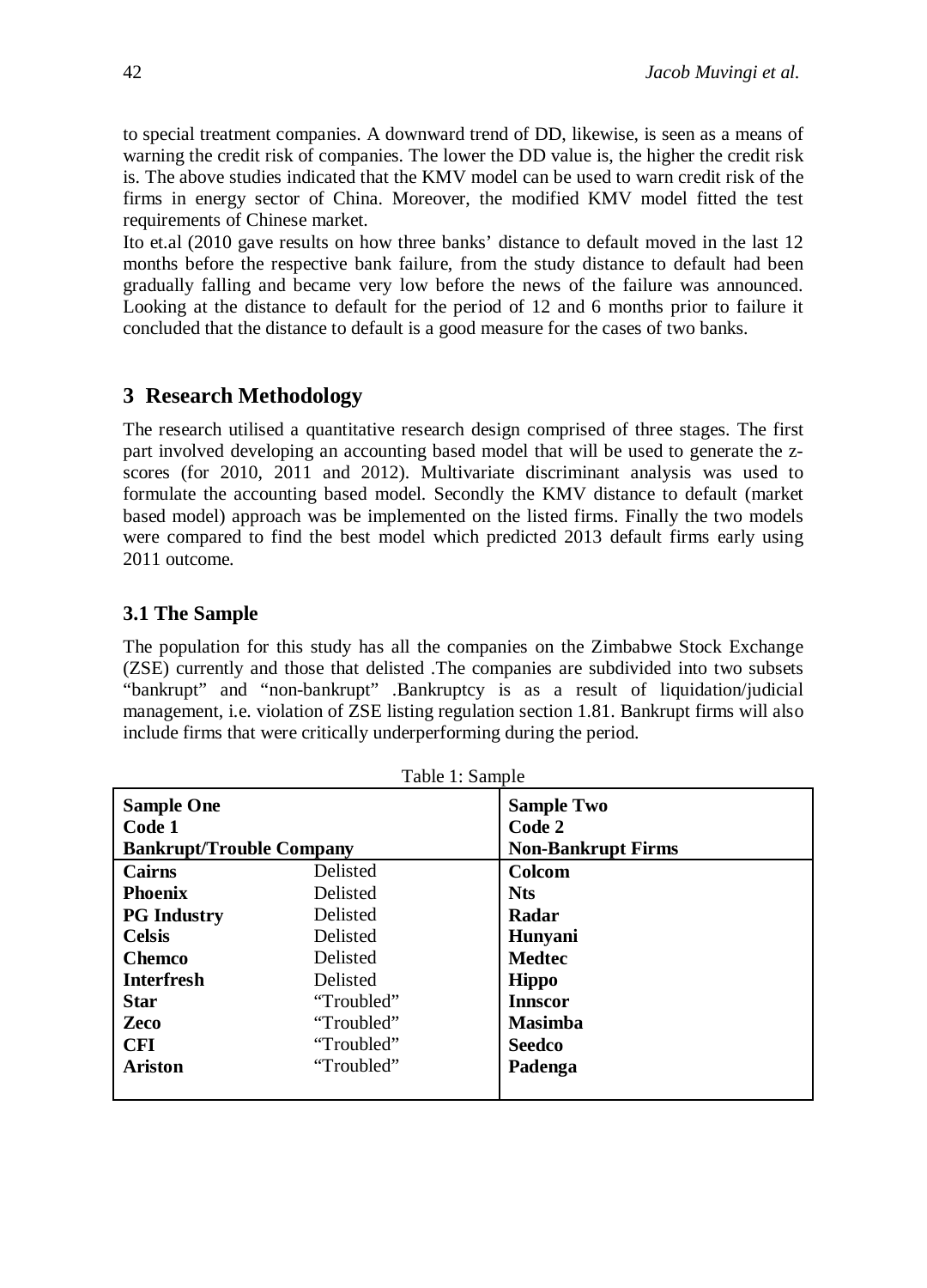# **3.2 Developing the Accounting Based Model**

To develop the model two groups of firms "bankrupt (and troubled)" and "non bankrupt firms" were assumed. After the groups were established, data was collected for the companies in the groups. Multi-Discriminant Analysis would be used to generate an accounting-based z-score with the form below:

MDA take the form as follows.

#### $z = \beta_1 x_1 + \beta_2 x_2 + \beta_n x_n$

Z is the overall index  $\beta_1$ ,  $\beta_2$ ,  $\beta_n$  are discriminant coefficients,  $x_1$ ,  $x_2$ ,  $x_n$  are independent variables . The discriminant score  $(Z)$  is taken to estimate the bankruptcy character of the company .In this case financial variables which can be quantified for all companies in the analysis are used  $x_1, x_2, x_n$ . MDA determines a set of coefficients  $\beta_1, \beta_2, \beta_n$ . When these coefficients are applied to the actual financial ratios , a basis for classification into one of the mutually exclusive grouping exist( bankrupt and non bankrupt.MDA is a technique determines a set of discriminant coefficient and transforms individual variable values to a single discriminant score or Z-value which is then used to classify the object. In this study the two groups of object are bankrupt and non-bankrupt companies. . Lower the value of Z, greater is the firm's bankruptcy probability and vice versa.

#### **3.3 Variable Selection**

The study employed 22 financial ratios as independent variables, thus explorative discriminant analysis. These 22 financial ratios have been classified into four broad categories (see Appendix 3). Leverage ratios measure the capability of a firm in paying its debt obligations. We use 8 different ratios as a proxy for measuring leverage capability of a company (i.e., bankrupt and non bankrupt).Liquidity ratios measure the performance of a firm in availability of cash to pay its debt obligations. Beaver (1966) argues that the firms with lower liquid assets are more prone to bankruptcy and vice versa. This study uses four ratios as a proxy for measuring liquidity of a company. Profitability ratios measure the performance of firm in efficient and effective utilization of its assets and management of its expenditure to produce adequate earnings for its shareholders.

#### **3.4 Procedure**

**Step 1:** All the twenty two financial variables grouped under the leverage, liquidity, profitability and turnover ratios were examined separately for bankrupt and non-bankrupt companies by calculating their means and standard deviations for three(2010,2011,2012) years prior bankruptcy.

**Step 2**: T-tests were done .Here financial ratios were tested for significance in difference of the means of the two paired-samples (Bankrupt and Non Bankrupt).

The hypothesis was as follows

 $H_0$   $\mu_1 = \mu_2$  $H_1$   $\mu_1 \neq \mu_2$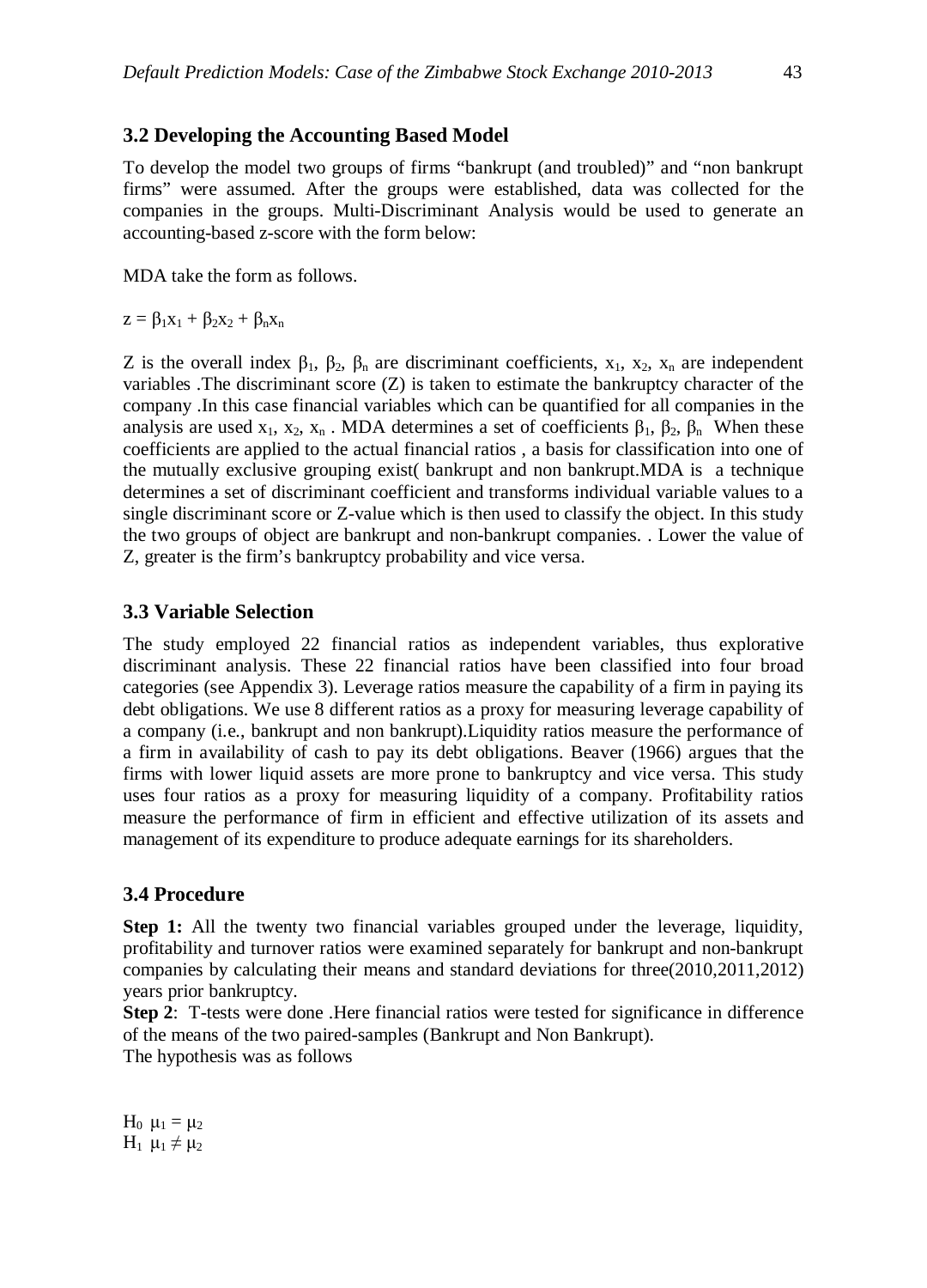The T-test is applied in order to determine whether 22 financial ratios of two groups (bankrupt and non-bankrupt) are likely to have the same mean underlying three years. Significant ratios were noted down for the first year , second year and third and common ratios in the three years(2010,2011,2012) are pulled out. These are the ratios which show significant difference in the means.

**Step 3**: F-test was performed in order to determine whether 22 financial ratios of bankrupt and non-bankrupt group have different variances underlying four years. Financial ratios with a high significant variance (p-value) in all the three years were noted.

**Step 4:(** In SPSS) At this stage only significant variables from the stepwise discriminant analysis procedure proceeded, insignificant variables are removed by SPSS. The financial ratios which succeed to this point can be said that they have an ability to minimizes the overall Wilks' Lambda .At this step standardized canonical discriminant function coefficients are determined and ranked .The higher the coefficient of a financial ratio the higher the discriminant power.

**Step 5**: (In SPSS) Group centroids functions are then determined .These are the optimum Z value based on which a firm is classified as bankrupt and non-bankrupt. If a firm is above it its "Non-bankrupt" and if below it is below its "Bankrupt".

**Step 6**: The model developed through this study will then be tested on the sample (years2010, 2011 and 2012) to calculate z-score and further to understand the accuracy and significance of the discriminant model.

# **3.5 Market Based Model**

The Distance to default was calculated by a structural model of credit risk assessment pioneered by the option pricing theory of Merton (1974) and Black and Scholes (1973). The model defines a corporate default when the market value of assets becomes below the book value of liabilities (the default point). The DD is defined by the number of the standard deviation of the market value of assets away from the default point. The larger the DD, the greater is the distance of a company from the default point, and the lower is the probability of default. The option pricing theory determines the asset value and its volatility of a company from the observed stock prices and their volatility. Specifically, the value and the volatility of assets was calculated with Black and Scholes (1973)'s model by using the value and volatility of stock prices. Once the firm value of assets and volatility are iterated it was possible to calculate the probability with which the asset value declines to the default point within a specified time. This probability is the probability of default and it corresponds one to one with the DD.

#### **3.5.1 Variable selection**

 $V<sub>F</sub>$  -The current market value of firm assets (daily stock prices \*number of issued shares)

- $V_A$  -Firm asset value (unobservable)
- D Face Value of Debt maturing at time T
- $D_{KMV}$  (Short term debt + Half Long term debt)/Default Point
- $u_t$  Mean growth return of market value of the firm assets
- $\sigma_A$  Standard deviation of firm assets (unobservable)
- $\sigma_{\rm E}$  -Standard deviation of market value of equity.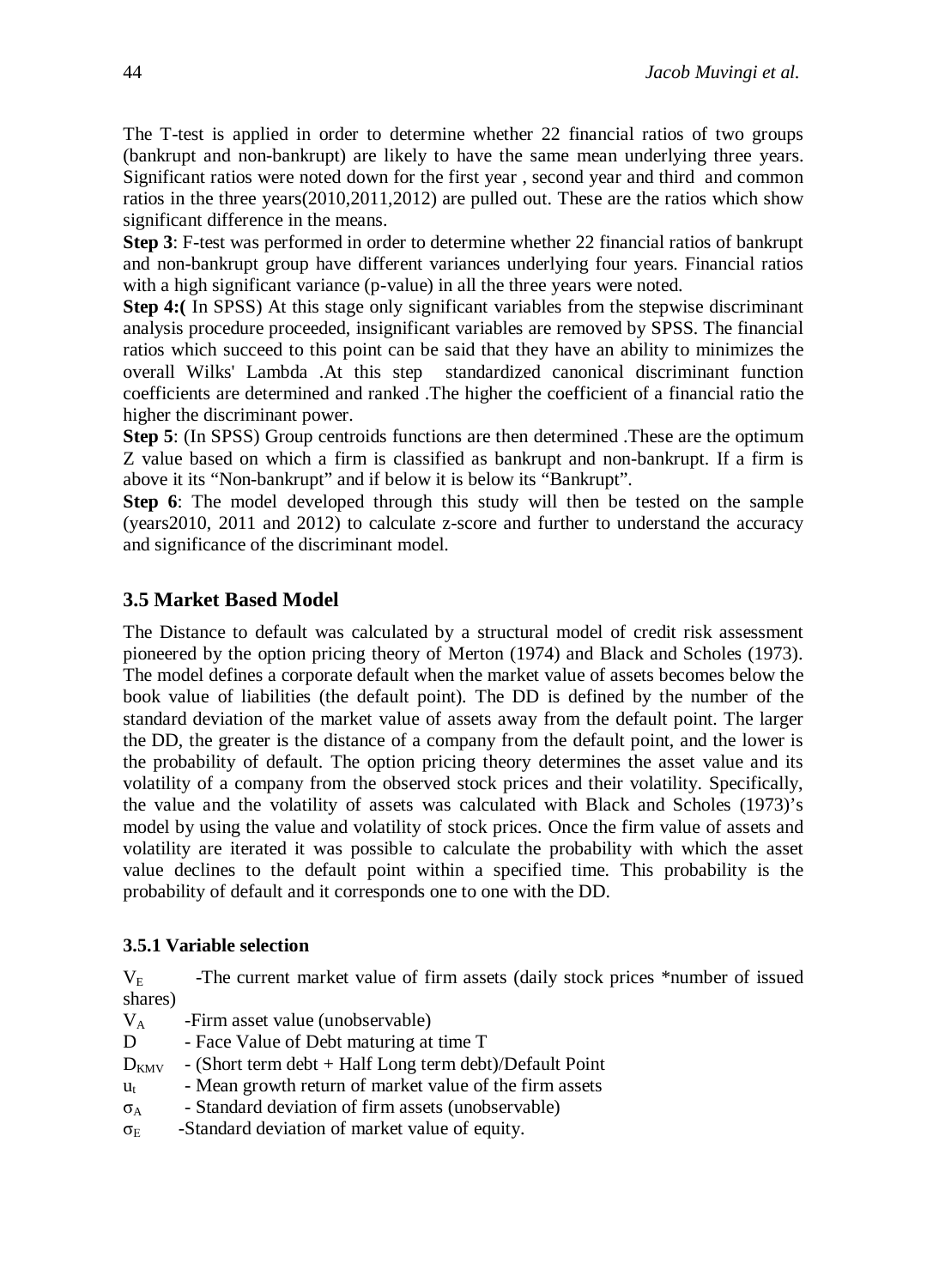#### **3.5.2 Distance to default using the KMV approach**

Merton (1980) views corporate debt as a call option .The Strike price is Debt and the maturity is the debt maturity date. If the firm asset value is less than Debt, shareholders transfer the total assets to creditors and there is default. If the total firm asset value is greater than Debt the shareholders gain the remaining profits.

$$
dV = \mu V dt + \sigma v V dW
$$

$$
Debt_{levelT} = \frac{W_{n,T} - W_{n,t}}{\sqrt{T} - t}
$$
\n(1)

The market value of equity was expressed using a pricing formula for call options. Adopting the formula by Black and Scholes analyzing a listed company,  $E_0$  is known and is equal to the company's market capitalization.  $V_0$  is the initial firm asset value

$$
E_0 = V_0 \cdot N(d1) - Debt^{\text{mean growth shareprice}*(1)} N(d2)
$$
 (2)

#### *Procedure*

**Step1:** Firm asset value  $V_0$  that is consistent with this empirical value of  $E_0$  was iterated using solver function in excel( see appendix4), and in this way we could determine  $V_0$ (which is not directly observable on the market). However,  $V_0$  is not the only unknown in equation (1). d1 and d2 (as well as  $V_0$ ) depend on asset volatility  $\sigma_A$ :

$$
d_1 = \frac{\log\left(\frac{v_A^t}{D}\right) + \left(u_t - \frac{1}{2\sigma_A^2}\right)(T-t)}{\sigma_A\sqrt{T-t}}
$$
\n
$$
\tag{3}
$$

$$
d_{2}=d_{1}-\sigma_{A}\sqrt{T-t}
$$
\n<sup>(4)</sup>

Asset volatility is an unknown variable (since it cannot be observed on the market). Therefore, infinite pairs of values for  $V_0$  and  $\sigma_A$  that are consistent with the observed value of  $E_0$  can be made, and one cannot tell which of these the right one is.

**Step 2:** In order to find a unique solution, we found a second equation that connects  $V_0$ and  $\sigma_A$ , to create a system of two equations with two unknowns. This second equation was obtained by applying a theorem of stochastic calculus known as Ito's lemma, which can be shown to be the following:

$$
\delta_E = \frac{V_o}{E_o} N(d1) \delta_V \tag{5}
$$

The left-hand side member is the volatility of the market value of equity ( $\sigma_E$ ), which was the share price volatility of the publicly listed firm which can be estimated empirically (e.g. as the standard deviation of the stock's past returns) and can therefore be considered a known variable. The right-hand side again includes our two unknowns,  $V_0$  and  $\sigma_A$  (both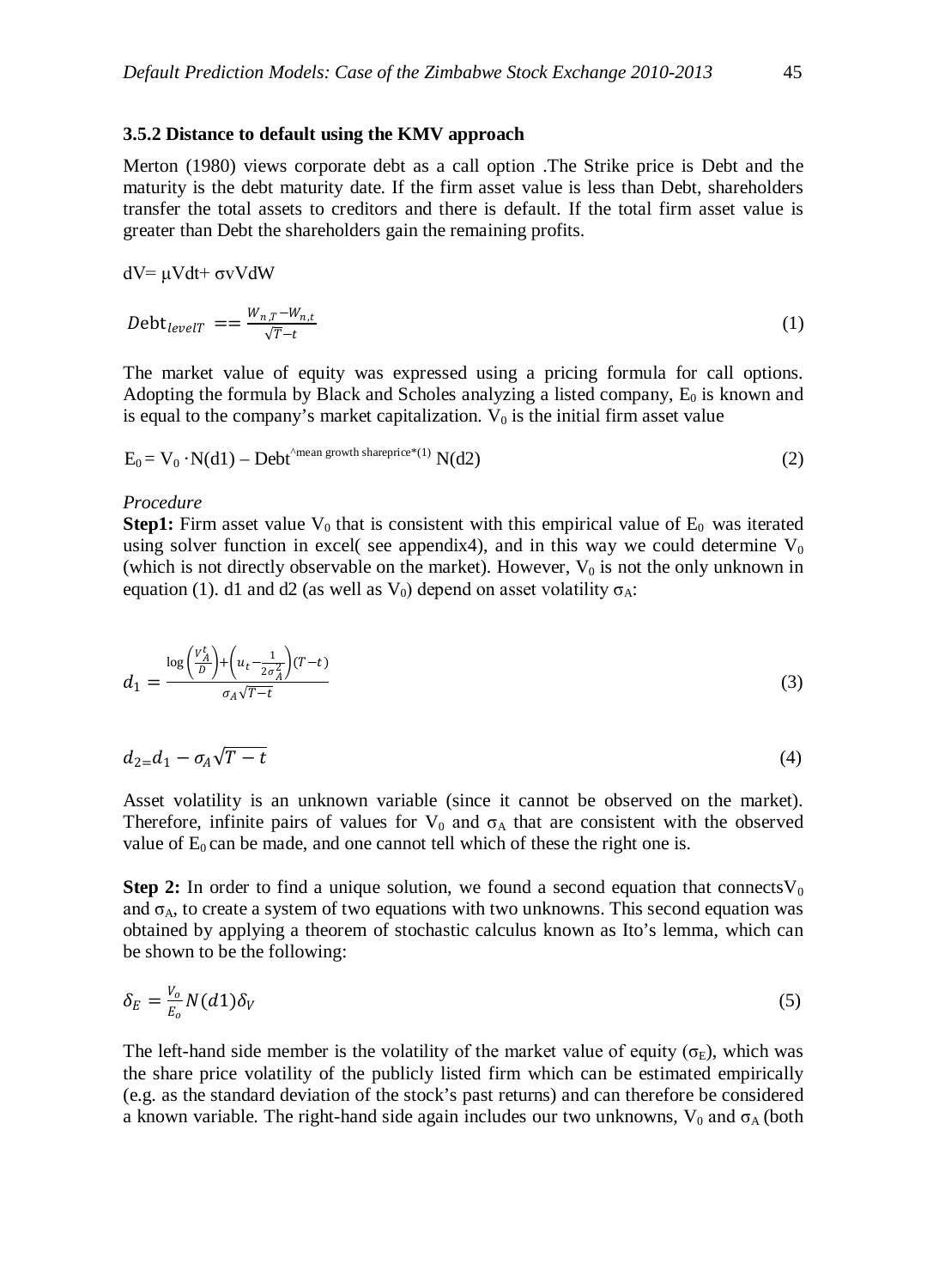explicitly and "hidden" in the term d1). As such, we united  $(1)$  and  $(2)$  into the following system

$$
E_0 = V_0 \cdot N(d1) - Debt^{\text{mean growth shareprice*(1)}} N(d2)
$$
 (6)

$$
\delta_E = \frac{V_o}{E_o} N(d1) \delta_V \tag{7}
$$

and solved it for values of  $V_0$  and  $\sigma_A$  that are consistent with the observed values of E<sub>0</sub>and  $\sigma_{\rm E}$ . The solution cannot be derived directly, isolating the unknowns V<sub>0</sub> and  $\sigma_{\rm V}$ , because these unknowns appear multiple times in both equations (given that d1 and d2 are nonlinear functions of both  $V_0$  and  $\sigma_A$ ). Therefore, the system was solved iteratively: we choose two initial estimates of the unknowns and iteratively change both  $V_0$  and  $\sigma_A$  until (1)–(2) generate the values of  $E_0$  and  $\sigma_E$  that have been observed empirically on the stock market.(See excel snippet Appendix4)

**Step 3:** The system of equations was solved using solver function in excel to find  $V_0$  and σA

**Step 4**: In Merton's model default occurs when the value of assets falls below the face value of debt: a limitation of this model is that it assumes that debt is comprised of single liability with a maturity of T years. The KMV model, on the other hand, acknowledges that real companies finance their activities with a combination of both short-term and long-term debt. As a result, rather than considering the critical default threshold to be the total value of debt, the KMV model uses a value, which it calls the default point (DP), equal to all short-term debt (STD) plus 50% of long-term debt (LTD). Hence

$$
Default Point = Short term debt + (1/2)Long Term Debt
$$
\n(8)

**Step 5:** Moving on to Distance to default from Default point, Distance to default according to KMV is equal to the difference between asset value and the default point, expressed as a multiple of the standard deviation of assets. That is:

$$
DD = \frac{V_o - DP}{V_o \delta_V} \tag{9}
$$

**Step 6:** Changing the distance to default to a probability of default at time (t) : Probability of default (t)=P  $[V_A \le D] =$ .................=  $\varphi$ (-DD) as DD corresponds one to one to probability of default. This was done by employing an excel =NORMSDIST(-DD) function.

**Step 7:** The last phase KMV's PD calculation procedure is based on the empirical link between DD and actual past rates of default in Zimbabwe. DD on past data from a vast sample of companies some of which ended in default is calculated and for various DD ranges the percentage of companies that actually defaulted. The data may suggest a fairly precise empirical correlation between DD and past default frequencies. Once a company's DD is known, this correlation can be used to calculate the associated PD (which the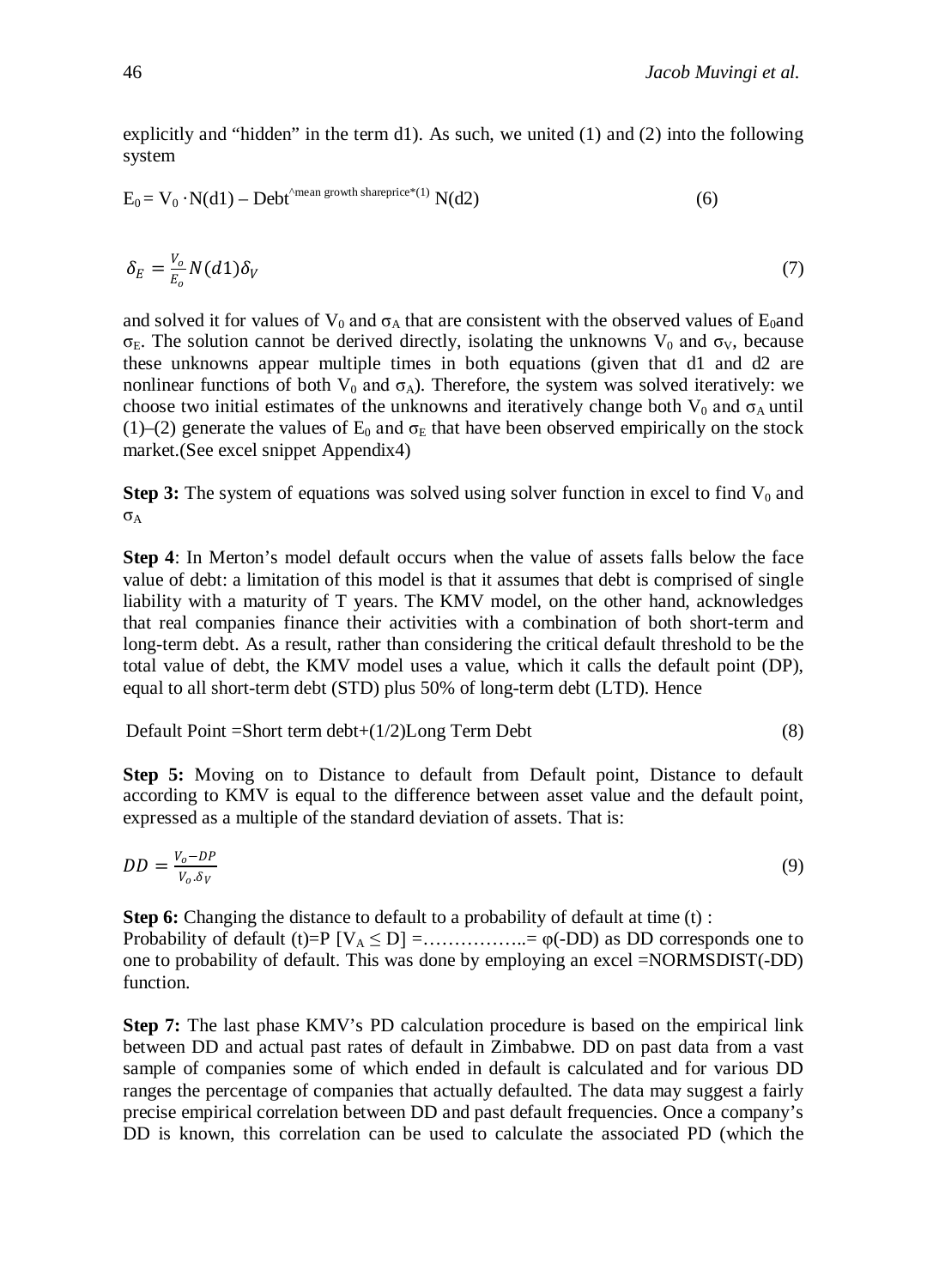authors of the KMV model refer to as expected default frequency, or EDF). However for this study this part was omitted owing to that the default database of non-financial firms in Zimbabwe is very small and some of the firms in the database defaulted in the predollarisation error .Had this database been used the model would have yielded biased results.

# **3.6 Comparison of Accounting Based Models and the Market Based Model**

The research compared the two models to determine which one of the two the accounting based model and the market based model has greater prediction ability. This is done using a cumulative accuracy profile and measuring accuracy ratio. Two years prior bankruptcy model's results would be used to see which of the models had assigned high risk scores or probability to the firms that went bankrupt in 2013. An analysis of the relative magnitude of type I and type II error was done. **Type I error:** predicting non-failure (ex-ante) for a company that in reality defaults (ex-post). **Type II** error: predicting a default when in fact the company should have been ranked very unlikely to default.

# **3.7 Cumulative Accuracy Profile (CAP)**

CAP is a commonly used technique to measure the discriminating power between default predicting models. It does so by giving a graphical illustration of the model's ability to distinguish between failing and non-failing firms.

# **3.8 Accuracy Ratio (AR)**

Accuracy ratio was also used to measure the quality of the rating models by using the accuracy ratio. The accuracy ratio is closely related to CAP as it uses the rating model's CAP curve to derive its value.

# **4 Data Analysis and Interpretation**

# **4.1 Developing the Accounting Based Model**

All the twenty-two financial variables grouped under the leverage, liquidity, profitability and turnover ratios were examined separately for bankrupt and non-bankrupt companies by calculating their means and standard deviations for three years prior bankruptcy (2010, 2011,2012 ) .The Multiple discriminant model was estimated (through SPSS software version 19) by employing stepwise discriminant analysis to derive the discriminant variables with their coefficients.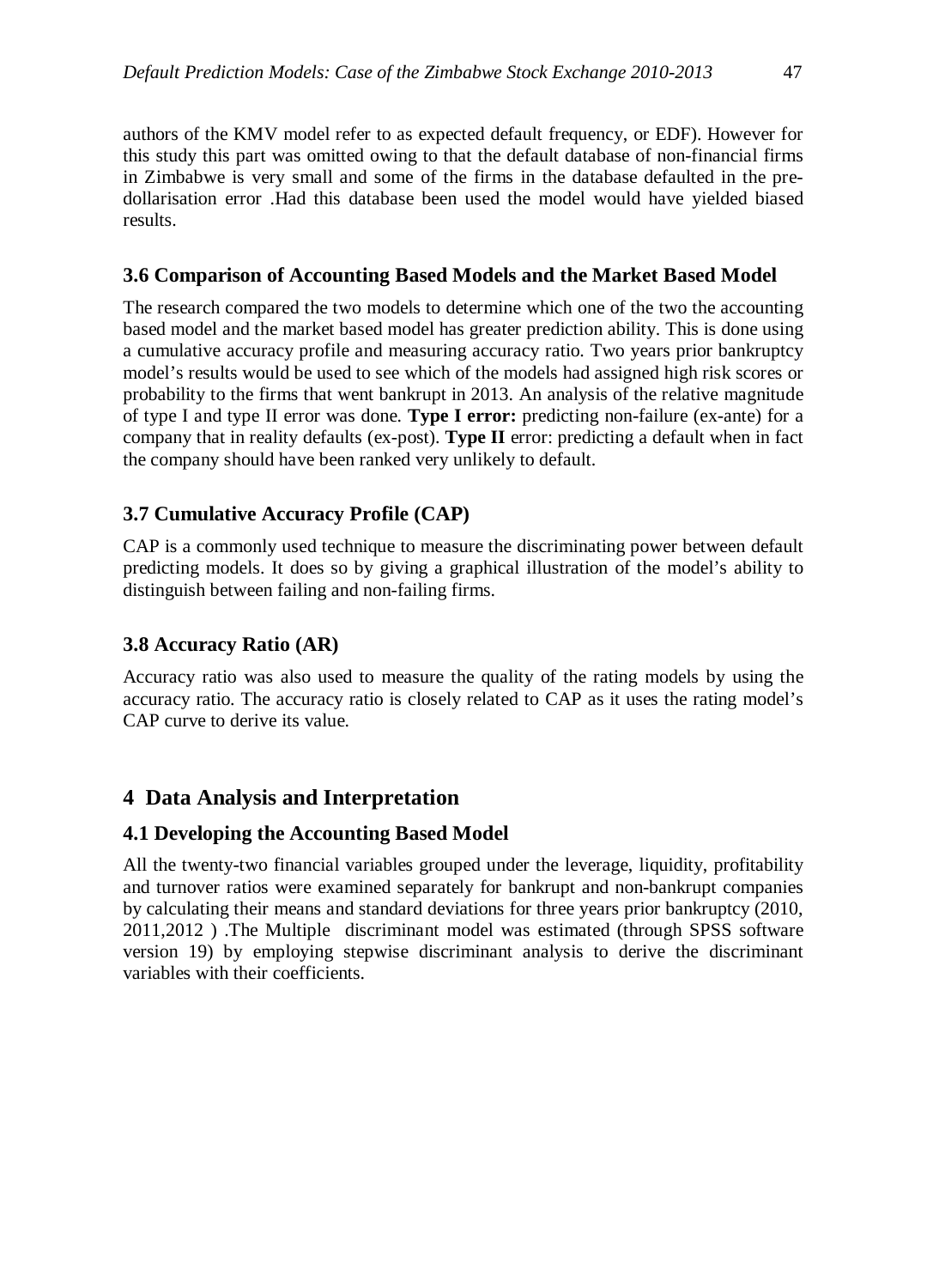#### **4.1.1 Means and standard deviations of bankrupt companies**

The means and standard deviations of the 22 financial ratios (see Table 2 below) for the bankrupt firms revealed that the bankrupt companies have higher in-debtness , lower liquidity, poor profitability and turnover ratios that are in support of our predictions. In addition, most of ratios grouped under liquidity, profitability and turn over ratios have shown negative signs and declining trend with the movement of the company towards bankruptcy.

|                                         | Means and standard deviations of bankrupt companies |              |              |  |  |  |  |  |  |
|-----------------------------------------|-----------------------------------------------------|--------------|--------------|--|--|--|--|--|--|
| 1. Leverage Ratios                      | 2010                                                | 2011         | 2012         |  |  |  |  |  |  |
| Net income to total debt                | 0.3581700                                           | $-0.7077000$ | $-1.5329000$ |  |  |  |  |  |  |
|                                         | 1.0840000                                           | 0.8478010    | 3.5775900    |  |  |  |  |  |  |
| Cash flow to total debt                 | 0.3361711                                           | $-0.0512400$ | $-0.6478035$ |  |  |  |  |  |  |
|                                         | 1.0917910                                           | 0.3312600    | 2.0407100    |  |  |  |  |  |  |
| EBIT to fixed assets at cost            | $-0.2589000$                                        | $-1.9962000$ | $-0.2170890$ |  |  |  |  |  |  |
|                                         | 0.5641000                                           | 0.2000000    | 0.2639800    |  |  |  |  |  |  |
| <b>EBIT</b> to total liabilities        | $-0.1672500$                                        | $-0.2146852$ | $-0.1960818$ |  |  |  |  |  |  |
|                                         | 0.2425000                                           | 0.2550600    | 0.2360344    |  |  |  |  |  |  |
| Equity to long term debt                | 2.2561000                                           | 1.3266400    | $-0.3388270$ |  |  |  |  |  |  |
|                                         | 2.7300000                                           | 3.9617300    | 6.3660000    |  |  |  |  |  |  |
| Market value of equity to book V D      | 2.9860000                                           | 0.8917600    | 1.1635500    |  |  |  |  |  |  |
|                                         | 4.0922000                                           | 0.7647000    | 1.1927000    |  |  |  |  |  |  |
| Net income to fixed assets at cost      | $-0.2609300$                                        | $-0.2672210$ | $-0.3173630$ |  |  |  |  |  |  |
|                                         | 0.5424600                                           | 0.2273230    | 0.3469400    |  |  |  |  |  |  |
| Total debt to total asset               | 0.2186100                                           | 0.2198420    | 0.3251615    |  |  |  |  |  |  |
|                                         | 0.1270000                                           | 0.1095000    | 0.1641790    |  |  |  |  |  |  |
| <b>Current Liabilities/Total Assets</b> | 0.5821077                                           | 0.6912500    | 0.9399000    |  |  |  |  |  |  |
|                                         | 0.4337000                                           | 0.5376300    | 0.9632000    |  |  |  |  |  |  |
| 2. Liquidity ratios                     |                                                     |              |              |  |  |  |  |  |  |
| Current assets to current liabilities   | 2.1327000                                           | 1.1927800    | 0.8249000    |  |  |  |  |  |  |
|                                         | 1.4594000                                           | 0.6245000    | 0.4918082    |  |  |  |  |  |  |
| Working capital to total assets         | 0.0351100                                           | 0.0400650    | $-0.0496100$ |  |  |  |  |  |  |
|                                         | 0.1238160                                           | 0.1095200    | 0.1233000    |  |  |  |  |  |  |
| 3. Profitability ratios                 |                                                     |              |              |  |  |  |  |  |  |
| <b>EBIT</b> to current liabilities      | $-0.9105600$                                        | $-0.7972160$ | $-0.7471990$ |  |  |  |  |  |  |
|                                         | 1.6886200                                           | 0.7906537    | 1.0803132    |  |  |  |  |  |  |
| <b>EBIT</b> to sales                    | $-1.7681610$                                        | $-0.2900230$ | $-0.3784520$ |  |  |  |  |  |  |
|                                         | 0.3006464                                           | 0.3673000    | 0.6412335    |  |  |  |  |  |  |
| <b>EBIT</b> to total assets             | $-0.1376000$                                        | $-0.1254030$ | $-0.1716994$ |  |  |  |  |  |  |
|                                         | 0.2802800                                           | 0.1315383    | 0.2081126    |  |  |  |  |  |  |
| Net income to sales                     | $-0.6797000$                                        | $-0.3545500$ | $-0.4140000$ |  |  |  |  |  |  |
|                                         | 0.2555000                                           | 0.3321410    | 0.5044000    |  |  |  |  |  |  |
| Net income to total assets              | $-0.1376926$                                        | $-0.1695600$ | $-0.2138000$ |  |  |  |  |  |  |
|                                         | 0.2656100                                           | 0.1801300    | 0.3691000    |  |  |  |  |  |  |
| 4. Turn over ratios                     |                                                     |              |              |  |  |  |  |  |  |
| Expenses to sales                       | $-0.9602400$                                        | $-0.9712230$ | $-0.9837097$ |  |  |  |  |  |  |
|                                         | 0.2059200                                           | 0.2273900    | 0.2554360    |  |  |  |  |  |  |
| Sales to fixed assets                   | 1.3420000                                           | 1.1549430    | 1.8850000    |  |  |  |  |  |  |
|                                         | 0.7550000                                           | 0.6038000    | 0.5493000    |  |  |  |  |  |  |
| Sales to total assets                   | 0.7885100                                           | 0.7196442    | 0.7781400    |  |  |  |  |  |  |
|                                         | 0.4106510                                           | 0.3701400    | 0.3764700    |  |  |  |  |  |  |
| Working capital to sales                | 0.0075015                                           | 0.0480000    | $-0.0818400$ |  |  |  |  |  |  |
|                                         | 0.1935137                                           | 0.1325000    | 0.1845657    |  |  |  |  |  |  |

Table 2: Means and Standard deviations of bankrupt companies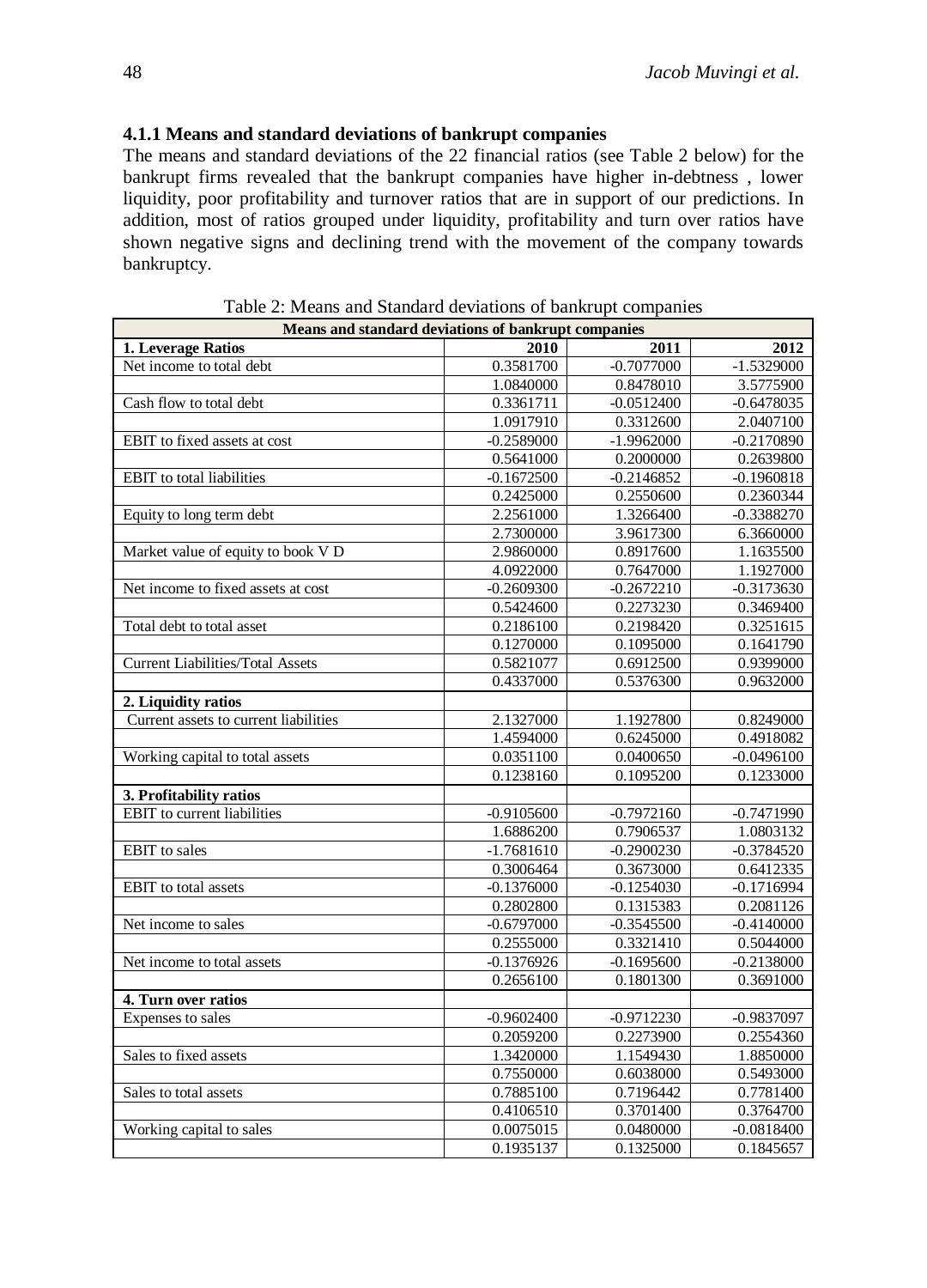#### **4.1.2 Means and standard deviations of non-bankrupt companies**

The means and standard deviation of non-bankrupt companies with 22 financial variables three years prior bankruptcy were calculated separately in order to determine the financial variables behaviour of the non-bankrupt firms during the critical period in which they survived. It was expected that the companies might have been survived by their strong financial variables. Unexpectedly, it was observed that some of the profitability, liquidity and turn over ratios have declining trend owing .Values of liquidity, profitability, leverage and turn over ratios of non-bankrupt companies were stable as compared to bankrupt companies and in some cases they were improving with the approach of the critical time period (i.e., bankruptcy), see Table 3 below.

| Means and standard deviations of Non-bankrupt companies<br>1. Leverage Ratios |                                                  |                                                  |  |  |  |  |  |  |  |
|-------------------------------------------------------------------------------|--------------------------------------------------|--------------------------------------------------|--|--|--|--|--|--|--|
| 2010                                                                          | 2011                                             | 2012                                             |  |  |  |  |  |  |  |
|                                                                               |                                                  | 0.8446000                                        |  |  |  |  |  |  |  |
| 0.3582000                                                                     | 0.7734000                                        | 0.7886000                                        |  |  |  |  |  |  |  |
|                                                                               |                                                  | $-0.2872400$                                     |  |  |  |  |  |  |  |
| 0.3558600                                                                     | 0.6793500                                        | 1.8700000                                        |  |  |  |  |  |  |  |
| 0.1748940                                                                     | 0.2465150                                        | 0.2770280                                        |  |  |  |  |  |  |  |
|                                                                               | 0.2260000                                        | 0.2036600                                        |  |  |  |  |  |  |  |
| 0.2212060                                                                     | 0.2924800                                        | 0.2760000                                        |  |  |  |  |  |  |  |
| 0.2811000                                                                     | 0.2222200                                        | 0.2116407                                        |  |  |  |  |  |  |  |
| 6.0223000                                                                     | 6.8505800                                        | 7.3462500                                        |  |  |  |  |  |  |  |
| 3.0849000                                                                     | 3.4959000                                        | 3.6168000                                        |  |  |  |  |  |  |  |
| 7.6237110                                                                     | 12.8258507                                       | 7.3125600                                        |  |  |  |  |  |  |  |
| 5.6230000                                                                     | 10.6965600                                       | 7.2236000                                        |  |  |  |  |  |  |  |
| 0.0964400                                                                     | 0.1807416                                        | 0.1934780                                        |  |  |  |  |  |  |  |
| 0.2706859                                                                     | 0.1549000                                        | 0.1538400                                        |  |  |  |  |  |  |  |
| 0.2641400                                                                     | 0.2933960                                        | 0.2608400                                        |  |  |  |  |  |  |  |
| 0.2472000                                                                     | 0.1845200                                        | 0.1151203                                        |  |  |  |  |  |  |  |
| 0.3497700                                                                     | 0.4163934                                        | 0.4273181                                        |  |  |  |  |  |  |  |
| 0.6690000                                                                     | 0.1345000                                        | 0.4061000                                        |  |  |  |  |  |  |  |
|                                                                               |                                                  |                                                  |  |  |  |  |  |  |  |
| 1.3253904                                                                     | 1.9817700                                        | 1.9358800                                        |  |  |  |  |  |  |  |
|                                                                               |                                                  | 1.4366100                                        |  |  |  |  |  |  |  |
| 0.1772540                                                                     | 0.1868100                                        | 0.1966000                                        |  |  |  |  |  |  |  |
| 0.1980823                                                                     |                                                  | 0.1680840                                        |  |  |  |  |  |  |  |
|                                                                               |                                                  |                                                  |  |  |  |  |  |  |  |
| 0.4128500                                                                     | 0.4908300                                        | 0.4166500                                        |  |  |  |  |  |  |  |
| 0.4876000                                                                     | 0.3885400                                        | 0.3203400                                        |  |  |  |  |  |  |  |
| 1.0775100                                                                     | 0.1257600                                        | 0.1099160                                        |  |  |  |  |  |  |  |
| 0.0950820                                                                     | 0.9977000                                        | 0.0758000                                        |  |  |  |  |  |  |  |
| 0.0689450                                                                     | 0.1030910                                        | 0.1045326                                        |  |  |  |  |  |  |  |
| 0.0859957                                                                     | 0.0715040                                        | 0.0683182                                        |  |  |  |  |  |  |  |
| 0.0817750                                                                     | 0.0791000                                        | 0.0694140                                        |  |  |  |  |  |  |  |
| 0.9693960                                                                     | 0.0743757                                        | 0.0631230                                        |  |  |  |  |  |  |  |
| 0.0619700                                                                     | 0.0811600                                        | 0.0784000                                        |  |  |  |  |  |  |  |
| 0.0847900                                                                     | 0.0661000                                        | 0.6577000                                        |  |  |  |  |  |  |  |
|                                                                               |                                                  |                                                  |  |  |  |  |  |  |  |
| $-0.8459000$                                                                  | $-0.8153620$                                     | $-0.8312810$                                     |  |  |  |  |  |  |  |
| 0.1508510                                                                     | 0.1467000                                        | 0.1321000                                        |  |  |  |  |  |  |  |
| 2.8320000                                                                     | 3.5348500                                        | 5.2654400                                        |  |  |  |  |  |  |  |
| 2.7199000                                                                     | 3.4658000                                        | 7.5113000                                        |  |  |  |  |  |  |  |
| 0.9176890                                                                     | 1.0940600                                        | 1.1749200                                        |  |  |  |  |  |  |  |
| 0.5210400                                                                     | 0.6105220                                        | 0.7062000                                        |  |  |  |  |  |  |  |
| 0.2304400                                                                     | 0.2263100                                        | 0.2254000                                        |  |  |  |  |  |  |  |
| 0.3177910                                                                     | 0.3193700                                        | 0.4108623                                        |  |  |  |  |  |  |  |
|                                                                               | 0.2095000<br>0.2169760<br>0.2299310<br>0.7047800 | 0.7880000<br>0.2310000<br>1.4619300<br>0.1684700 |  |  |  |  |  |  |  |

Table 3: Means and standard deviations of non-bankrupt companies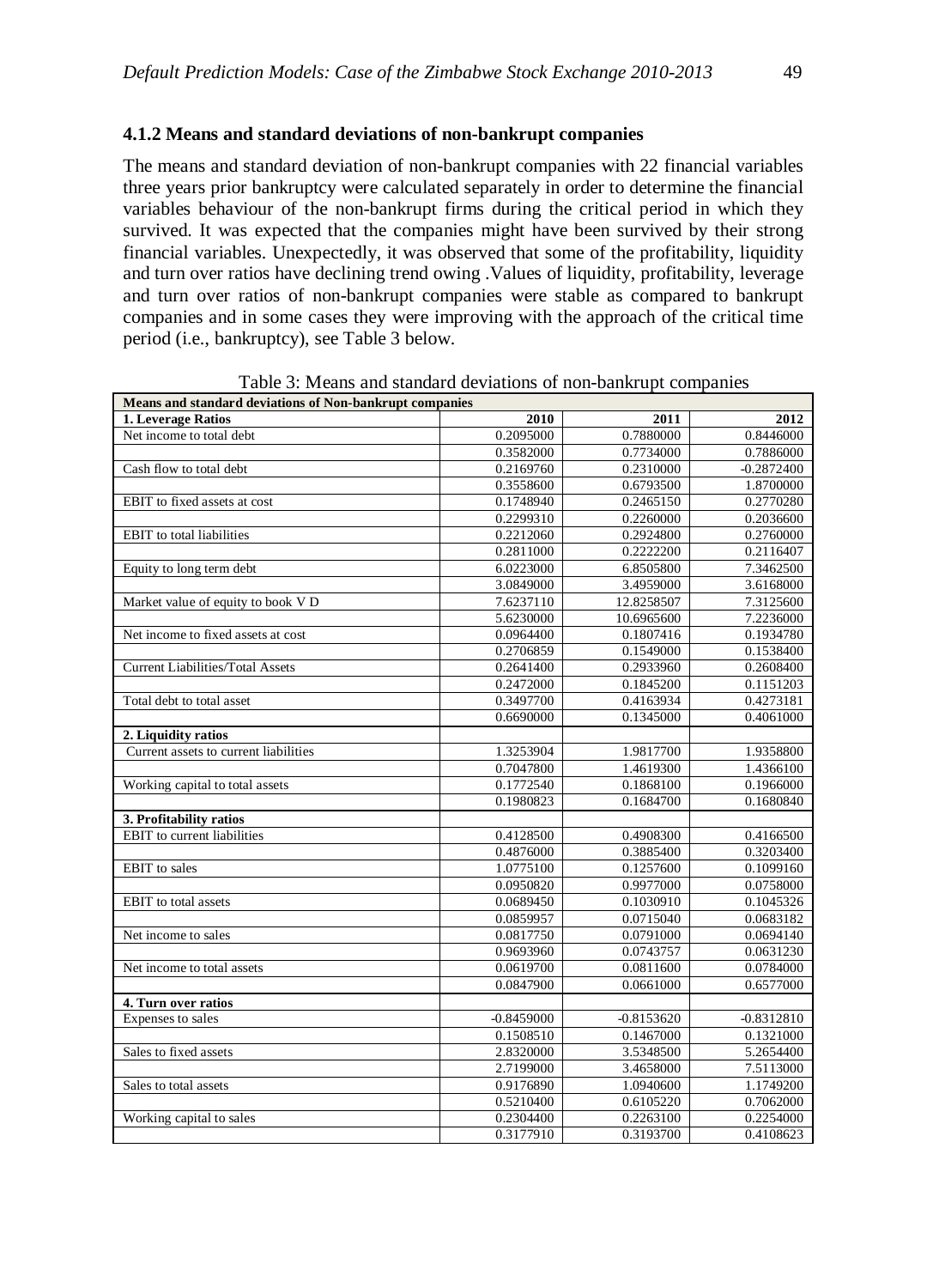# **4.2 Statistical Testing**

#### **4.2.1 T-test for equality of means**

T-test was applied in order to determine whether 22 financial ratios of two groups (bankrupt and non-bankrupt) are likely to have the same mean underlying three years. The statistical results presented in Table 4 indicate that there is a statistically significant difference for 9 financial ratios out of the 22 financial ratios in the first year, 10 financial ratios for the second year and 8 financial ratios are significantly different in the third year prior to bankruptcy. Of these, 3 financial ratios were found significant in all three years prior bankruptcy. Thus it is concluded that there is a significant difference between the two populations' means with 3 financial variables namely EBIT to Current liabilities, the market value of equity to the book value of debt and EBIT to Sales. Further, the results presented in Table 4 reveal that the significance of most of the financial variables increases with the movement of the company towards bankruptcy.

Table 4: T test for equality of means of bankrupt vs non bankrupt companies

| T-Tests testing equality of means of ratios for bankrupt versus non-bankrupt |       |       |       |  |  |  |  |
|------------------------------------------------------------------------------|-------|-------|-------|--|--|--|--|
| 1. Leverage Ratios                                                           | 2010  | 2011  | 2012  |  |  |  |  |
| Net income to total debt                                                     | 0.686 | 0.010 | 0.055 |  |  |  |  |
| Cash flow to total debt                                                      | 0.747 | 0.253 | 0.686 |  |  |  |  |
| <b>EBIT</b> to fixed assets at cost                                          | 0.037 | 0.000 | 0.000 |  |  |  |  |
| <b>EBIT</b> to total liabilities                                             | 0.004 | 0.000 | 0.000 |  |  |  |  |
| Equity to long term debt                                                     | 0.100 | 0.004 | 0.040 |  |  |  |  |
| Market value of equity to book V D                                           | 0.046 | 0.002 | 0.016 |  |  |  |  |
| Net income to fixed assets at cost                                           | 0.079 | 0.000 | 0.000 |  |  |  |  |
| <b>Current Liabilities/Total Assets</b>                                      | 0.611 | 0.293 | 0.324 |  |  |  |  |
| Total debt to total asset                                                    | 0.111 | 0.134 | 0.113 |  |  |  |  |
| 2. Liquidity ratios                                                          |       |       |       |  |  |  |  |
| Current assets to current liabilities                                        | 0.133 | 0.134 | 0.033 |  |  |  |  |
| Working capital to total assets                                              | 0.070 | 0.033 | 0.002 |  |  |  |  |
| 3. Profitability ratios                                                      |       |       |       |  |  |  |  |
| <b>EBIT</b> to current liabilities                                           | 0.028 | 0.000 | 0.040 |  |  |  |  |
| <b>EBIT</b> to sales                                                         | 0.011 | 0.003 | 0.036 |  |  |  |  |
| <b>EBIT</b> to total assets                                                  | 0.039 | 0.000 | 0.001 |  |  |  |  |
| Net income to sales                                                          | 0.010 | 0.010 | 0.008 |  |  |  |  |
| Net income to total assets                                                   | 0.036 | 0.001 | 0.090 |  |  |  |  |
| 4. Turn over ratios                                                          |       |       |       |  |  |  |  |
| Expenses to sales                                                            | 0.174 | 0.085 | 0.111 |  |  |  |  |
| Sales to fixed assets                                                        | 0.112 | 0.046 | 0.108 |  |  |  |  |
| Sales to total assets                                                        | 0.460 | 0.115 | 0.134 |  |  |  |  |
| Working capital to sales                                                     | 0.074 | 0.121 | 0.045 |  |  |  |  |

#### **4.2.2 F-test for equality of variances**

F-test was performed in order to determine whether 22 financial ratios of bankrupt and non-bankrupt group have different variances underlying three years. It is evident from the Table 5 that 4 financial variables show significant variance for three years between the two groups. Therefore, it is concluded that 18% of the financial variables have shown significant variance between the bankrupt and non-bankrupt groups with the approach of the critical time period (i.e., bankruptcy).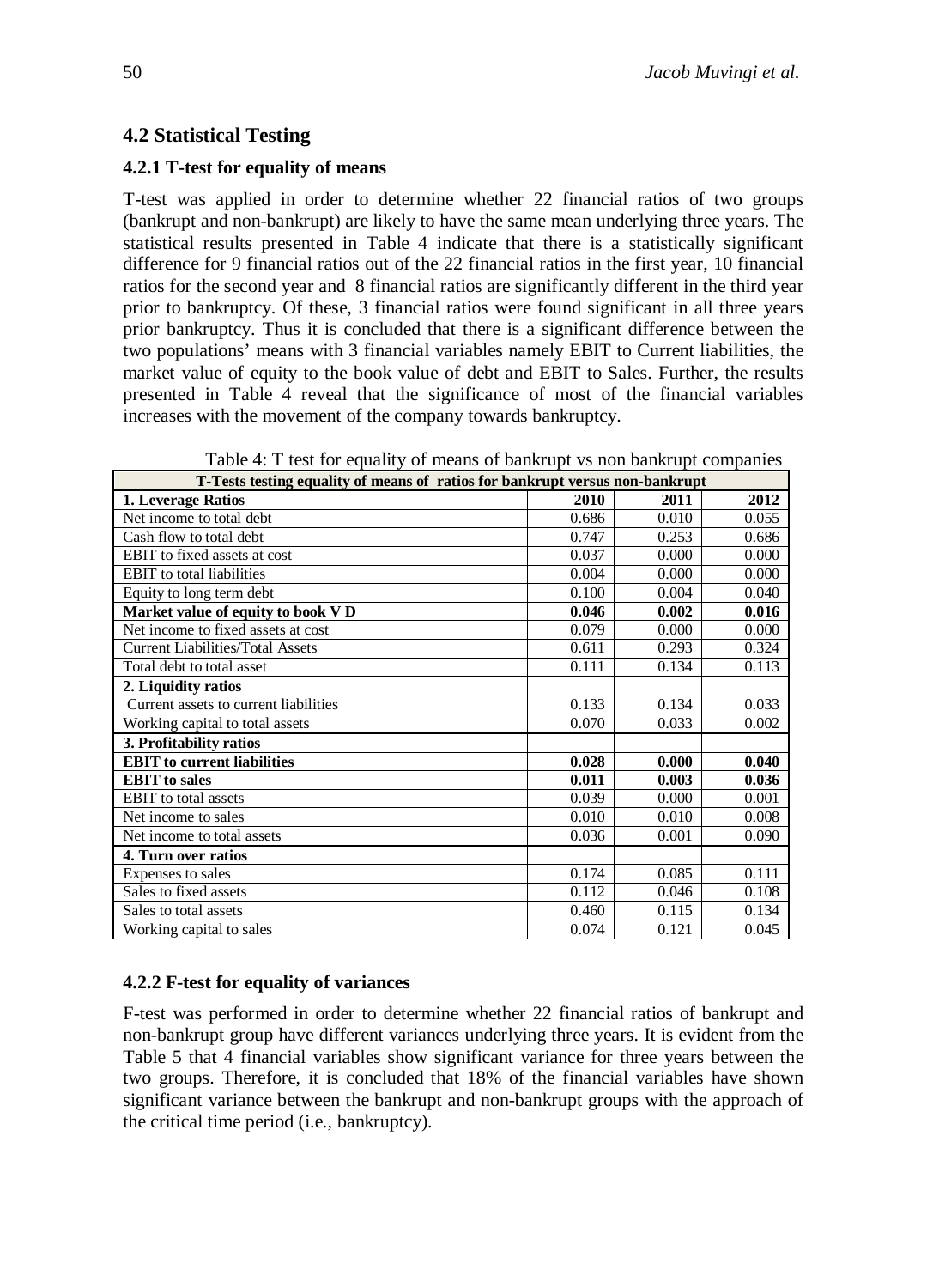| Testing equality of variance of ratios for bankrupt versus non bankrupt |        |        |        |  |  |  |
|-------------------------------------------------------------------------|--------|--------|--------|--|--|--|
| 1. Leverage Ratios                                                      | 2010   | 2011   | 2012   |  |  |  |
| Net income to total debt                                                | 1.626  | 0.013  | 2.364  |  |  |  |
| Sig:                                                                    | 0.2180 | 0.9120 | 1.4200 |  |  |  |
| Cash flow to total debt                                                 | 1.694  | 2.760  | 0.104  |  |  |  |
| Sig:                                                                    | 0.2100 | 0.1140 | 0.7510 |  |  |  |
| EBIT to fixed assets at cost                                            | 0.984  | 0.051  | 0.271  |  |  |  |
| Sig:                                                                    | 0.3340 | 0.8240 | 0.6040 |  |  |  |
| <b>EBIT</b> to total liabilities                                        | 0.264  | 0.006  | 3.130  |  |  |  |
| Sig:                                                                    | 0.6140 | 0.9400 | 0.5830 |  |  |  |
| Equity to long term debt                                                | 0.417  | 0.126  | 2.122  |  |  |  |
| Sig:                                                                    | 0.5260 | 0.7270 | 0.1620 |  |  |  |
| Market value of equity to book V D                                      | 2.419  | 17.828 | 13.056 |  |  |  |
| Sig:                                                                    | 0.060  | 0.0010 | 0.0020 |  |  |  |
| Net income to fixed assets at cost                                      | 0.926  | 1.236  | 3.495  |  |  |  |
| Sig:                                                                    | 0.3490 | 0.2810 | 0.0780 |  |  |  |
| Total debt to total asset                                               | 3.163  | 2.462  | 5.499  |  |  |  |
| Sig:                                                                    | 0.9200 | 0.1340 | 0.3100 |  |  |  |
| <b>Current Liabilities/Total Assets</b>                                 | 0.485  | 1.818  | 3.343  |  |  |  |
| Sig:                                                                    | 0.4950 | 0.1940 | 0.0840 |  |  |  |
| 2. Liquidity ratios                                                     |        |        |        |  |  |  |
| Current assets to current liabilities                                   | 1.800  | 1.763  | 2.528  |  |  |  |
| Sig:                                                                    | 0.1960 | 0.2010 | 0.1290 |  |  |  |
| Working capital to total assets                                         | 2.032  | 1.374  | 0.679  |  |  |  |
| Sig:                                                                    | 1.7100 | 0.2560 | 0.4210 |  |  |  |
| 3. Profitability ratios                                                 |        |        |        |  |  |  |
| <b>EBIT</b> to current liabilities                                      | 3.401  | 6.618  | 4.529  |  |  |  |
| Sig:                                                                    | 0.0502 | 0.019  | 0.0470 |  |  |  |
| <b>EBIT</b> to sales                                                    | 9.133  | 4.710  | 4.312  |  |  |  |
| Sig:                                                                    | 0.0501 | 0.0440 | 0.0520 |  |  |  |
| <b>EBIT</b> to total assets                                             | 2.992  | 6.908  | 4.953  |  |  |  |
| Sig:                                                                    | 0.1010 | 0.0170 | 0.0390 |  |  |  |
| Net income to sales                                                     | 7.350  | 7.422  | 9.724  |  |  |  |
| Sig:                                                                    | 0.0140 | 0.0140 | 0.0600 |  |  |  |
| Net income to total assets                                              | 3.113  | 8.783  | 7.853  |  |  |  |
| Sig:                                                                    | 0.0450 | 0.0050 | 0.0120 |  |  |  |
| 4. Turn over ratios                                                     |        |        |        |  |  |  |
| Expenses to sales                                                       | 0.632  | 2.119  | 8.760  |  |  |  |
| Sig:                                                                    | 0.4370 | 0.1630 | 0.0080 |  |  |  |
| Sales to fixed assets                                                   | 7.530  | 5.775  | 4.295  |  |  |  |
| Sig:                                                                    | 0.1300 | 0.0270 | 0.0530 |  |  |  |
| Sales to total assets                                                   | 0.821  | 3.277  | 4.613  |  |  |  |
| Sig:                                                                    | 0.3700 | 0.0870 | 0.0460 |  |  |  |
| Working capital to sales                                                | 0.529  | 1.764  | 0.829  |  |  |  |
| Sig:                                                                    | 0.4760 | 0.2010 | 0.3750 |  |  |  |

Table 5: F tests of variances for bankrupt compared to non bankrupt companies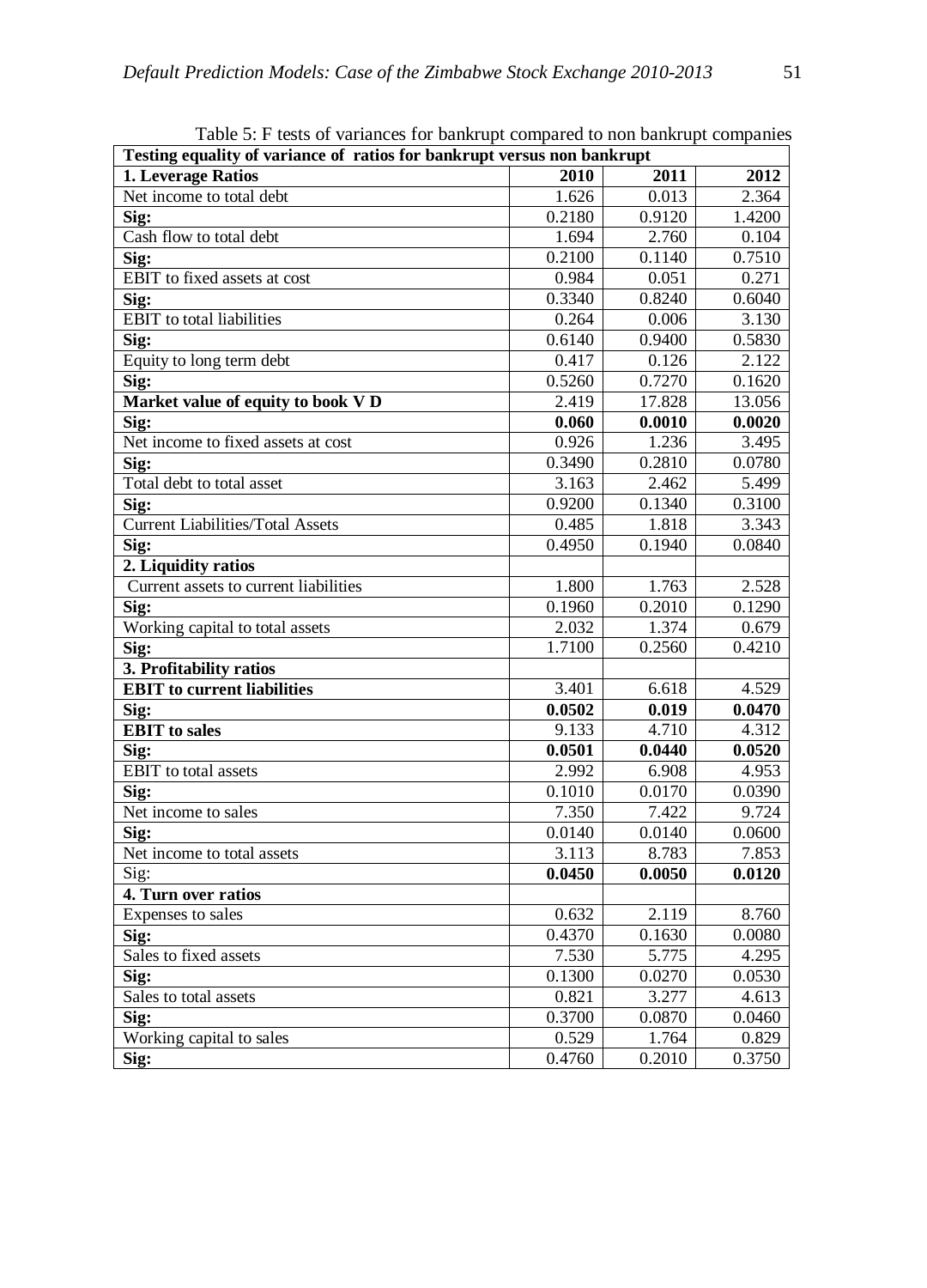#### **4.2.3 Statistical results of multivariate discriminant analysis (MDA)**

The total sample of 22 companies with three years data resulted in 66 firm year observations. However, the data has been analyzed with an average of three years which becomes 66 observations for both bankrupt and non-bankrupt companies. The three financial variables proceeded for stepwise discriminant analysis that is EBIT to Current Liabilities, Market Value to Long Term Liabilities and EBIT to Sales. At each point the variable which minimized the overall Wilks Lambda was entered and unfortunately EBIT to Sales was removed from further analysis. Wilks' Lambda test is to test which variable contribute significance in discriminant function. The closer Wilks' lambda is to 0, the more the variable contributes to the discriminant function. If the p-value if less than 0.05, we can conclude that the corresponding function explain the group membership well.

|              |                | Wilks' Lambda |     |     |        |           |         |        |      |
|--------------|----------------|---------------|-----|-----|--------|-----------|---------|--------|------|
|              |                |               |     |     |        |           | Exact F |        |      |
| Step         | Entered        | Statistic     | df1 | df2 | df3    | Statistic | df1     | df2    | Sig. |
| 1            | <b>EBIT</b> to | .457          |     |     | 18.000 | 21.377    |         | 18.000 | .000 |
|              | current        |               |     |     |        |           |         |        |      |
|              | liabilities    |               |     |     |        |           |         |        |      |
|              | ratio for the  |               |     |     |        |           |         |        |      |
|              | counters       |               |     |     |        |           |         |        |      |
| $\mathbf{b}$ | Market Value   | .348          | ◠   |     | 18.000 | 15.906    |         | 17.000 | .000 |
|              | to LTD ratio   |               |     |     |        |           |         |        |      |
|              | for the        |               |     |     |        |           |         |        |      |
|              | counters       |               |     |     |        |           |         |        |      |

Table 6: Wilks lambda - Stepwise Discriminant Analysis Variables Entered/Removed<sup>a,b,c,d</sup>

At each step, the variable that minimizes the overall Wilks' Lambda is entered.

a. Maximum number of steps is 8.

b. Minimum partial F to enter is 3.84.

c. Maximum partial F to remove is 2.71.

d. F level, tolerance, or VIN insufficient for further computation.

The discriminant analysis procedure concluded significant variables and excluded insignificant variables for further analysis as shown in Table 5. Consequently from twenty two variables, only two variables EBIT to current liabilities ratio and Market Value to Long Term Debt ratio found highly significant at 5% significance level.

#### **4.2.4 Standardized canonical discriminant function coefficients**

Standardized canonical discriminant function coefficients were determined and ranked accordingly is shown in Table 7. EBIT to current liabilities ratio discriminated the most with the highest discriminant magnitude 0.795 followed by sales to total asset ratio with 0.604.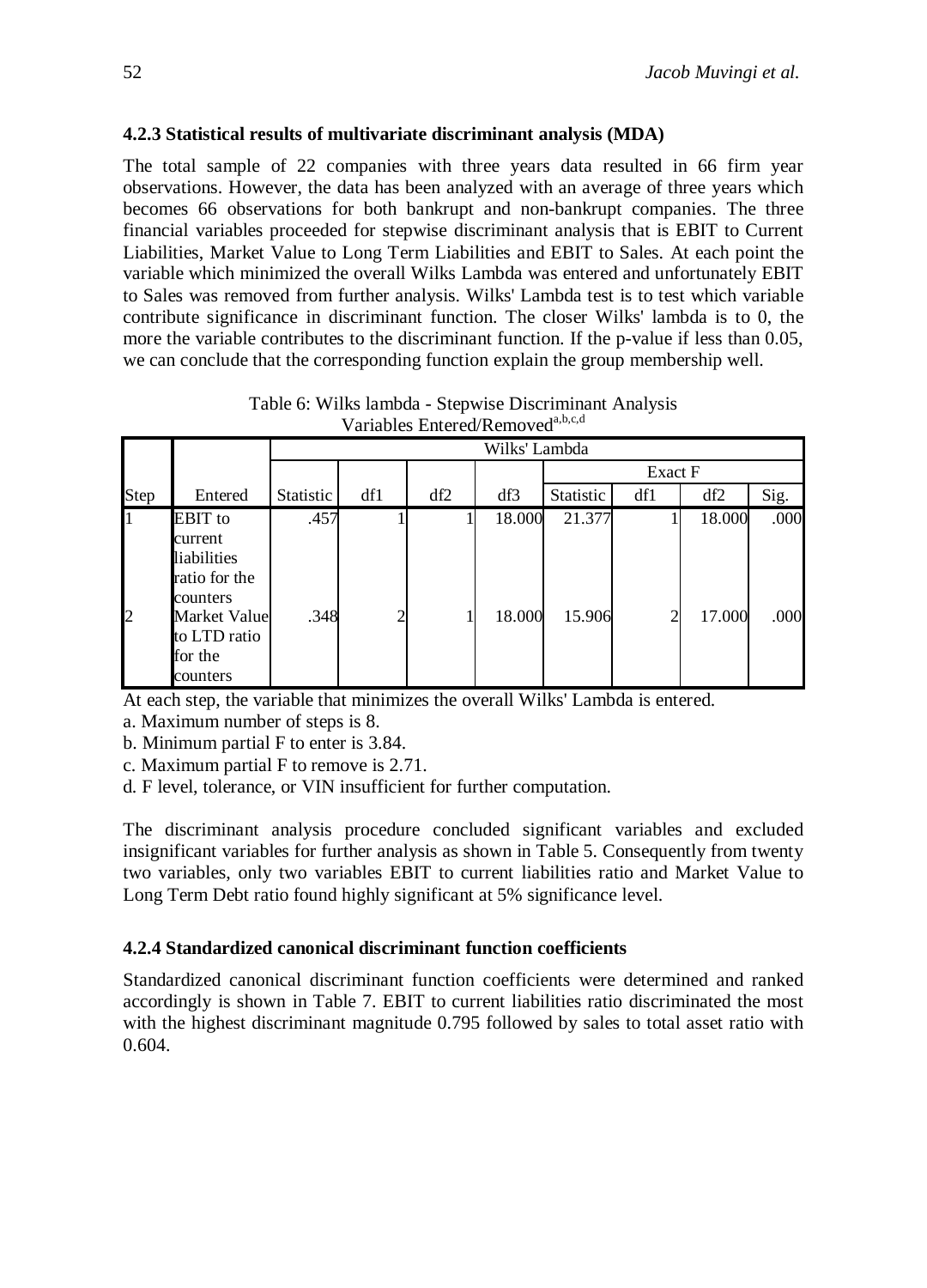| Coefficients                       |          |  |  |  |  |
|------------------------------------|----------|--|--|--|--|
|                                    | Function |  |  |  |  |
|                                    |          |  |  |  |  |
| Market Value to LTD ratio          |          |  |  |  |  |
| for the counters                   |          |  |  |  |  |
| <b>EBIT</b> to current liabilities | -795     |  |  |  |  |
| ratio for the counters             |          |  |  |  |  |

Table 7: Standardised canonical coefficients Standardized Canonical Discriminant Function

The standardized canonical discriminant coefficients can be used to rank the importance of each variables .From the above it shows that the EBIT to current liabilities financial ratio is relatively more important at distinguishing non-bankrupt and bankruptcy.

#### **4.2.5 Group centroids function**

Group centroids function determines the optimum Z value based on which a firm is classified as bankrupt and non-bankrupt. Table 8 reveals that if a firm having Z score equals to -1.298 is classified as "Bankrupt" whereas firm having Z score equal to 1.298 is classified as "Non-bankrupt". The midpoint or the cut off value of bankrupt and nonbankrupt group centroid is zero, which suggests that the movement of a firm with the Zvalue above zero is approaching toward "non-bankruptcy" whereas the movement of firm with the Z-value below zero is approaching towards "bankruptcy" at each year prior the event. At last, the firm having a  $Z$  value  $= -1.298$  classified as "bankrupt" and the firm having a Z value  $= 1.298$  classified as "non-bankrupt". This means that the firms having Z-value below zero fall into the "bankrupt" whereas the firms with Z-value above zero fall into the "non-bankrupt" category.

Table 8: Functions Group Centroids Functions at Group Centroids

| Counters "Bankrupt" | Function |
|---------------------|----------|
| or "Non-Bankrupt"   |          |
| "Bankrupt"          | $-1.298$ |
| Non-Bankrupt        | 1.298    |

Unstandardized canonical discriminant functions evaluated at group means

**Functions at group centroids**

**Group Z-Score** Bankrupt -1.298 Non-Bankrupt 1.298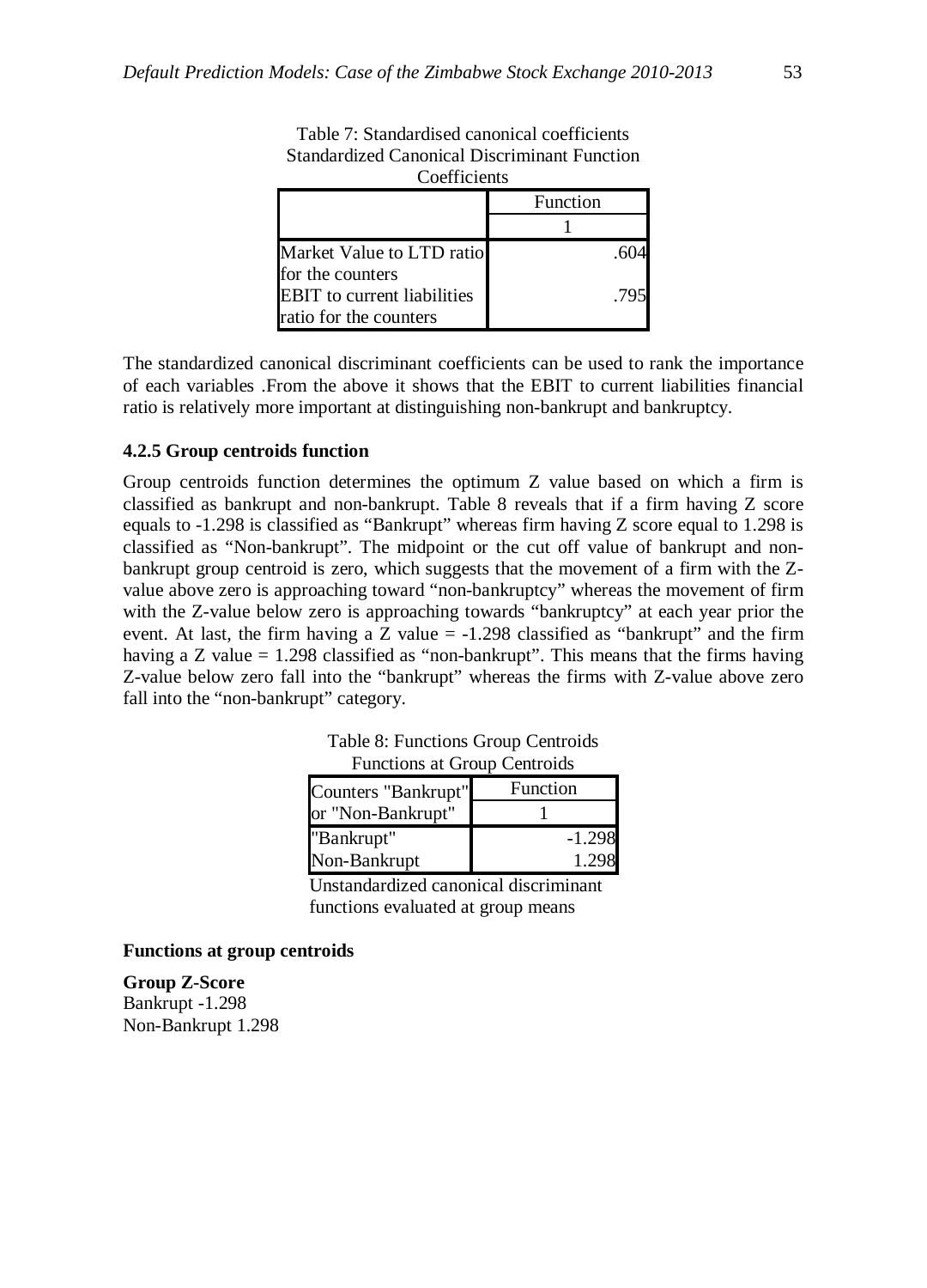# **4.3 Z score/ MDA Model**

The final Z score/ discriminant score derived from table 7 and 8 respectively, takes the form as follows:

 $Z = 0.795X1 + 0.604X2$  (10)

Where:  $Z =$  discriminant score;  $X1 = EBIT(3)$  to current liabilities ratio:  $X2 =$  Market Value to Long Term Liability (1);

The classification reported in Table 9 compares the actual and predicted results. It is evident that the model high classification power of the significant two financial variables on the underlying sample. The outstanding model's accuracy rate achieved implies that it has the potential for practical application in predicting the corporate failure of Zimbabwe.

| Tuolo 7. Ghabhthogailtean L |       |                        |                                   |              |       |  |  |
|-----------------------------|-------|------------------------|-----------------------------------|--------------|-------|--|--|
|                             |       | Counters "Bankrupt" or | <b>Predicted Group Membership</b> |              |       |  |  |
|                             |       | "Non-Bankrupt"         | "Bankrupt"                        | Non-Bankrupt | Total |  |  |
| Original                    | Count | "Bankrupt"             | 10                                |              | ΠU    |  |  |
|                             |       | Non-Bankrupt           |                                   | ΙU           | 10    |  |  |
|                             | $\%$  | "Bankrupt"             | 100.0                             |              | 100.0 |  |  |
|                             |       | Non-Bankrupt           |                                   | .00.0        | 100.0 |  |  |

Table 9: Classification results<sup>a</sup>

a. 100.0% of original grouped cases correctly classified.

#### **4.3.1 Wilks' lambda of the estimated MDA model**

Wilks Lambda (reported in Table 10) evaluates the overall discriminant function fitness. We obtain (0.348) overall Wilks Lambda, significant at 99% level of confidence that provide the evidence that our model has the potential to be applied practically.

| WHKS 1<br>lamnda        |                  |            |    |      |  |  |  |  |
|-------------------------|------------------|------------|----|------|--|--|--|--|
| Test of Function( $s$ ) | Wilks'<br>∟ambda | Chi-square | df | Sig. |  |  |  |  |
|                         | 2 A O<br>340.    |            |    | 000  |  |  |  |  |

#### Table 10: Model's overall Wilk's lambda  $Wilke'$  Lambd

#### **4.3.1 Using the developed Z-Score**

Table 11 below shows the movement in the z-scores using actual ratios in market value to total debt and EBIT to current liabilities. It can be seen that for most of the firms in bankruptcy their z-scores are below 0 approaching -1.298(bankrupt) and further below. The safe firms thus the non-bankrupt firms have z-scores well above 0 and above 1.298(non-bankrupt) for all the three years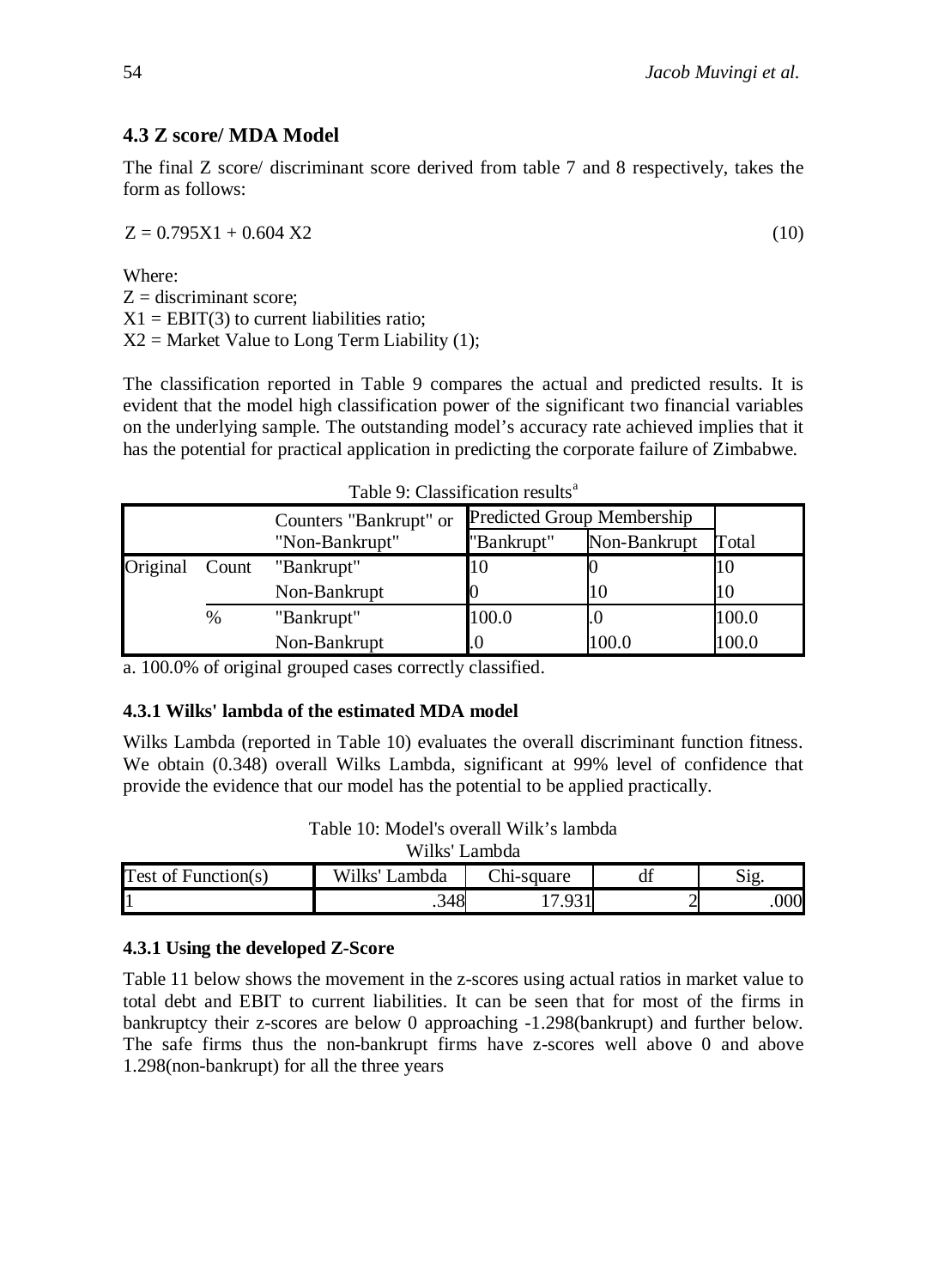|            | 2010      |             |              |             | 2011      |             |              |   |             | 2012      |             |              |
|------------|-----------|-------------|--------------|-------------|-----------|-------------|--------------|---|-------------|-----------|-------------|--------------|
| Compan     | Market/LT | <b>EBIT</b> | Z-           | Compan      | Market/LT | <b>EBIT</b> | Z-           |   | Compan      | Market/LT | <b>EBIT</b> | Z-           |
|            | D         | /CL         | <b>Score</b> | y           | D         | /CL         | <b>Score</b> | y |             | D         | /CL         | <b>Score</b> |
| Cairns     | 1.32      | $-2.055$    | $-0.836$     | Cairns      | 0.56      | $-1.752$    | $-1.054$     |   | Cairns      | 1.32      | $-1.116$    | $-0.09$      |
| Phoenix    | 1.32      | 0.101       | 0.878        | Phoenix     | 1.384     | 0.15        | 0.955        |   | Phoenix     | 2.085     | $-0.162$    | 1.13         |
| PGI        | 1.453     | $-1.04$     | 0.051        | PGI         | 1.453     | $-1.045$    | 0.047        |   | PGI         | 0.782     | $-0.314$    | 0.222        |
| Celys      | 5.182     | $-5.221$    | $-1.021$     | Celys       | 2.437     | $-2.171$    | $-0.254$     |   | Celys       | 2.192     | $-3.502$    | $-1.46$      |
| Chemco     | 2.408     | $-0.637$    | 0.948        | Chemco      | 0.515     | $-1.25$     | $-0.683$     |   | Chemco      | 0.515     | $-1.88$     | $-1.183$     |
| Interfres  |           |             |              | Interfres   |           |             |              |   | Interfres   |           |             |              |
| h          | 0.391     | 0.329       | 0.498        | h           | 0.132     | 0.036       | 0.108        | h |             | 0.132     | 0.036       | 0.108        |
| Star       | 13.863    | $-0.253$    | 8.173        | <b>Star</b> | 0.192     | $-0.316$    | $-0.135$     |   | <b>Star</b> | 0.246     | $-0.184$    | 0.003        |
| Zeco       | 0.004     | $-0.745$    | $-0.59$      | Zeco        | 0.109     | $-1.068$    | $-0.784$     |   | Zeco        | 0.013     | $-0.925$    | $-0.728$     |
| <b>CFI</b> | 1.79      | 0.002       | 1.083        | <b>CFI</b>  | 0.666     | $-0.028$    | 0.38         |   | <b>CFI</b>  | 0.59      | $-0.035$    | 0.329        |
| Ariston    | 1.458     | 0.416       | 1.212        | Ariston     | 1.47      | $-0.528$    | 0.468        |   | Ariston     | 3.761     | $-0.023$    | 2.254        |
| Colcom     | 9.555     | 1.031       | 6.591        | Colcom      | 18.314    | 0.956       | 11.822       |   | Colcom      | 11.41     | 0.951       | 7.647        |
| <b>NTS</b> | 2.646     | 0.193       | 1.752        | <b>NTS</b>  | 15.38     | 0.701       | 9.847        |   | <b>NTS</b>  | 7.023     | 0.698       | 4.797        |
| Radar      | 0.317     | 0.318       | 0.444        | Radar       | 0.302     | 0.276       | 0.402        |   | Radar       | 0.16      | 0.223       | 0.274        |
| Hunyani    | 2.831     | 0.084       | 1.777        | Hunyani     | 5.415     | 0.2         | 3.43         |   | Hunyani     | 2.466     | 0.145       | 1.605        |
| Medtech    | 6.984     | $-0.02$     | 4.202        | Medtech     | 6.984     | $-0.023$    | 4.2          |   | Medtech     | 0.807     | 0.007       | 0.493        |
| Hippo      | 3.434     | 0.176       | 2.214        | Hippo       | 2.704     | 0.477       | 2.012        |   | Hippo       | 2.901     | 0.304       | 1.993        |
| Seedco     | 12.382    | 0.989       | 8.265        | Seedco      | 19.662    | 0.637       | 12.382       |   | Seedco      | 18.978    | 0.414       | 11.792       |
| Innscor    | 15.405    | 0.332       | 9.569        | Innscor     | 35.981    | 0.342       | 22.005       |   | Innscor     | 19.737    | 0.516       | 12.331       |
| Masimb     |           |             |              | Masimb      |           |             |              |   | Masimb      |           |             |              |
| a          | 16.387    | $-0.191$    | 9.746        | a           | 17.216    | 0.126       | 10.499       | a |             | 2.219     | 0.113       | 1.43         |
| Padenga    | 6.2       | 1.216       | 4.712        | Padenga     | 6.3       | 1.217       | 4.773        |   | Padenga     | 7.416     | 0.809       | 5.122        |

Table 11: Implementing the model on 2010, 2011, 2012 financial ratios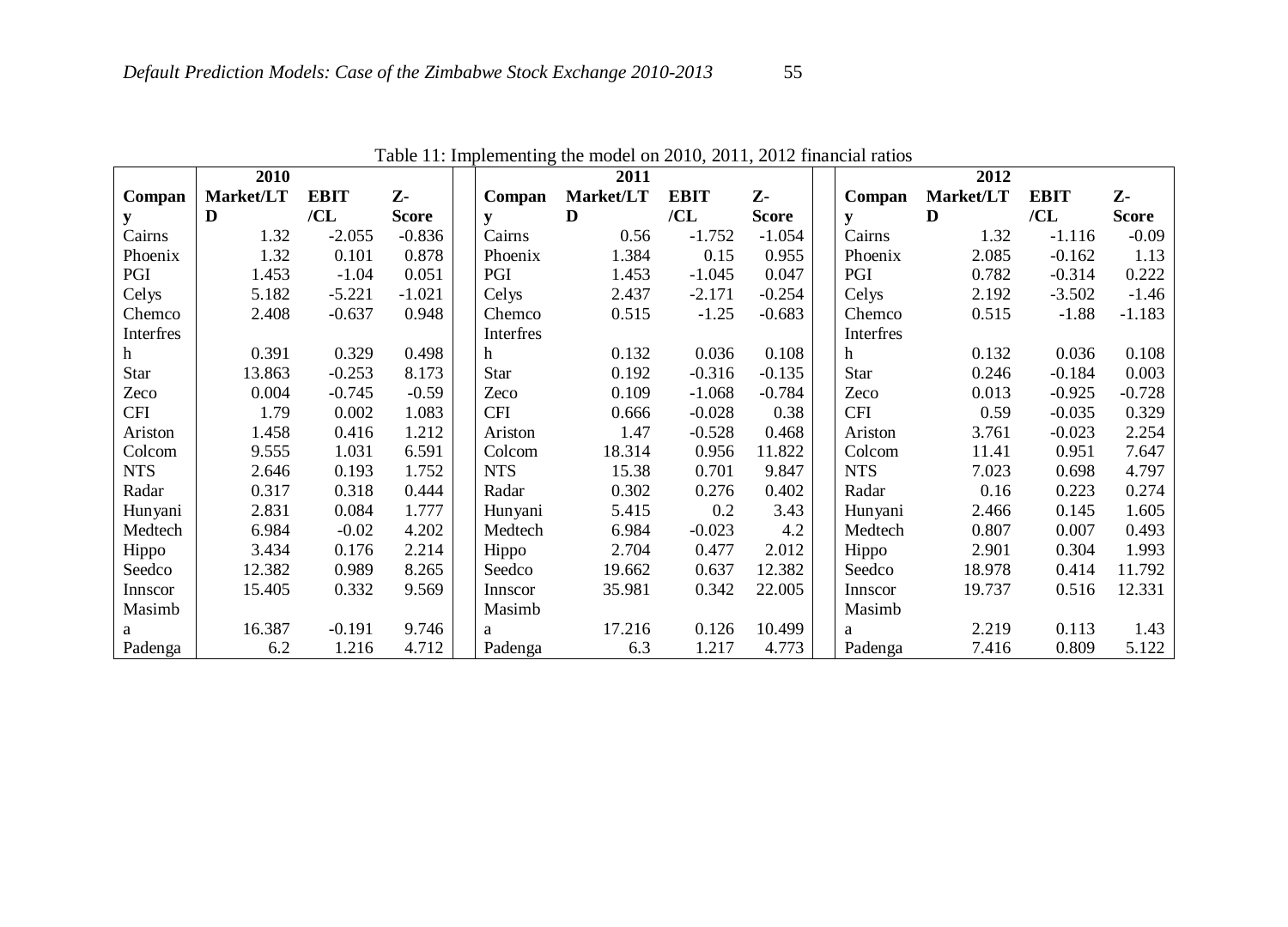In Table 11 above it can be noted that the accounting model generally assigned high zscores to the non-bankrupt firms and z-scores below zero to the firms that were moving towards bankruptcy .A decreasing trend in z-scores can be observed on the firms that went bankrupt from 2010 to 2012. Some of the non-bankrupt firm's z-score show signs of improvement over the years while some are relatively stable.

# **4.4 Market Based Model**

Inferred Inputs (firm asset volatilities and firm asset values ) were iterated in excel solver.

| radic 12. Calculated Equity Voluminus |        |        |          |  |  |  |  |
|---------------------------------------|--------|--------|----------|--|--|--|--|
|                                       | 2010   | 2011   | 2012     |  |  |  |  |
| <b>Cairns</b>                         | 0.476  | 0.332  | 0.15     |  |  |  |  |
| <b>Phoenix</b>                        | 0.573  | 0.303  | 0.051    |  |  |  |  |
| PGI                                   | 2.52   | 0.5301 | 0.4771   |  |  |  |  |
| <b>Celys</b>                          | 0.0616 | 0.0308 | 0.0308   |  |  |  |  |
| <b>Interfresh</b>                     | 0.11   | 0.07   | 0.07     |  |  |  |  |
| <b>Star</b>                           | 1.39   | 1.3    | 0.6048   |  |  |  |  |
| Zeco                                  | 0.434  | 0.028  | 0.101    |  |  |  |  |
| <b>CFI</b>                            | 4.62   | 1.58   | 0.4424   |  |  |  |  |
| <b>Ariston</b>                        | 0.35   | 0.345  | 0.24     |  |  |  |  |
| Colcom                                | 8.3    | 3.64   | 3.71     |  |  |  |  |
| <b>NTS</b>                            | 0.38   | 0.8    | 0.27     |  |  |  |  |
| Radar                                 | 6.98   | 9.92   | 2.99     |  |  |  |  |
| Hunyani                               | 0.09   | 0.08   | $\theta$ |  |  |  |  |
| <b>Medtec</b>                         | 0.034  | 0.026  | 0.034    |  |  |  |  |
| <b>Hippo</b>                          | 21.57  | 17.66  | 6.46     |  |  |  |  |
| <b>Seedco</b>                         | 10.73  | 10.76  | 12.02    |  |  |  |  |
| <b>Masimba</b>                        | 2.05   | 3      | 3.32     |  |  |  |  |
| <b>Innscor</b>                        | 6.35   | 4.38   | 7.33     |  |  |  |  |
| Padenga                               | 0.21   | 0.51   | 0.51     |  |  |  |  |

Table 12: Calculated Equity Volatilities

Table 12 shows that stocks on the Zimbabwe stock exchange are generally highly volatile basing on the sample. Notable ones are Seedco, Chemco , Hippo with equity volatilities reaching as far as 1400% a year.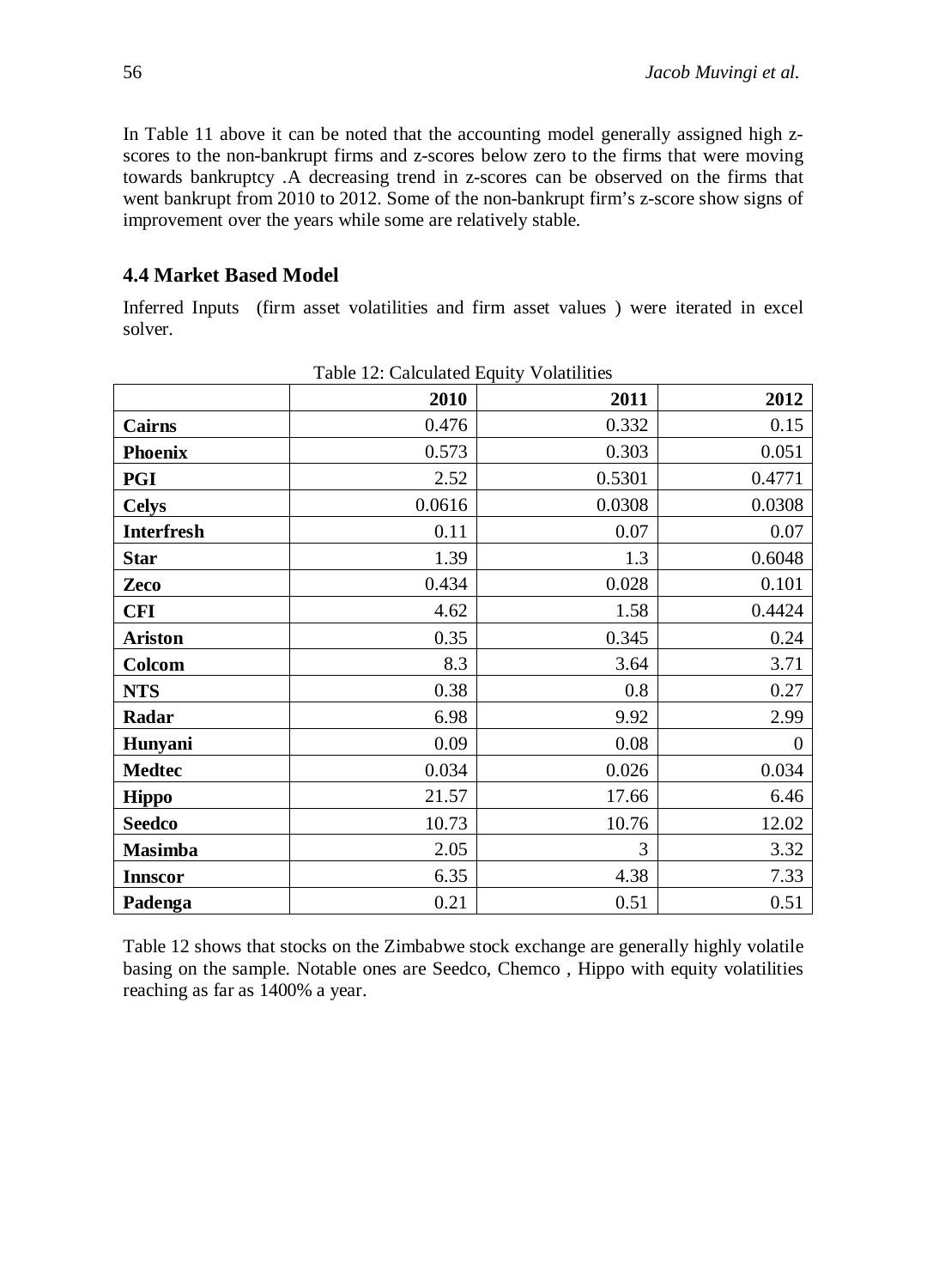| Table 13: Inferred Firm Asset Values |             |             |             |  |  |  |  |
|--------------------------------------|-------------|-------------|-------------|--|--|--|--|
| Inferred Firm Asset Values           |             |             |             |  |  |  |  |
|                                      | 2010        | 2011        | 2012        |  |  |  |  |
| Cairns                               | 19,035,062  | 17,511,940  | 0.00011973  |  |  |  |  |
| Phoenix                              | 6,032,974   | 6,943,872   | 6,021,121   |  |  |  |  |
| PGI                                  | 24,223,468  | 34,989,299  | 36,105,192  |  |  |  |  |
| Celsis                               | 4,153,442   | 4,657,782   | 5,474,025   |  |  |  |  |
| Chemco                               | 9,813,106   | 4,410,251   | 4,000,000   |  |  |  |  |
| Interfresh                           | 12,663,167  | 13,632,199  | 13,000,000  |  |  |  |  |
| Star                                 | 12,497,430  | 48,541,340  | 45,469,667  |  |  |  |  |
| Zeco                                 | 12,497,430  | 14,472,202  | 12,951,709  |  |  |  |  |
| <b>CFI</b>                           | 18,074,724  | 37,200,560  | 47,566,521  |  |  |  |  |
| Ariston                              | 12,750,436  | 13,344,791  | 25,050,418  |  |  |  |  |
| Colcom                               | 38,170,442  | 68,370,782  | 41,060,257  |  |  |  |  |
| <b>NTS</b>                           | 2,015,775   | 15,858,938  | 8,399,289   |  |  |  |  |
| Radar                                | 11,673,676  | 10,292,268  | 33,491,571  |  |  |  |  |
| Hunyani                              | 33,000,234  | 33,654,000  | 35,000,683  |  |  |  |  |
| Medtec                               | 5,860,292   | 6,484,065   | 5,092,147   |  |  |  |  |
| Hippo                                | 144,765     | 221,974     | 193,310     |  |  |  |  |
| Seedco                               | 66,000,567  | 67,000,564  | 68,000,345  |  |  |  |  |
| Masimba                              | 40,698,085  | 37,950,989  | 10,967,432  |  |  |  |  |
| Innscor                              | 254,092,174 | 537,668,810 | 320,866,513 |  |  |  |  |
| Padenga                              | 34,767,953  | 34,797,821  | 37,925,551  |  |  |  |  |

# **4.4.1 Inferred firm asset values & asset volatilities**

Table 14: Inferred Asset Volatilities

| <b>Company</b> | 2010     | 2011     | 2012    |
|----------------|----------|----------|---------|
| Cairns         | 0.08280  | 0.02775  | 0.0389  |
| Phoenix        | 0.20430  | 0.07840  | 0.07599 |
| PGI            | 0.17990  | 0.11040  | 0.06440 |
| Celsis         | 0.02150  | 0.00430  | 0.00360 |
| Chemco         | 0.29890  | 0.14190  | 0.1519  |
| Interfresh     | 0.01270  | 0.00500  | 0.0567  |
| Star           | 0.34650  | 0.06699  | 0.07380 |
| Zeco           | 0.00900  | 0.03749  | 0.00109 |
| CFI            | 4.13075  | 0.45340  | 0.04840 |
| Ariston        | 0.17100  | 0.16610  | 0.16680 |
| Colcom         | 8.30000  | 3.58800  | 3.63790 |
| <b>NTS</b>     | 0.05729  | 0.70300  | 0.19590 |
| Radar          | 6.12200  | 9.84810  | 0.98000 |
| Hunyani        | 0.30300  | 0.01866  | 0.02000 |
| Medtec         | 0.00550  | 0.00619  | 0.00080 |
| Hippo          | 21.57000 | 17.66000 | 6.45400 |
| Seedco         | 0.09000  | 0.09080  | 0.08950 |
| Masimba        | 1.87670  | 2.81000  | 2.30610 |

# **4.4.2 Analysis of the inferred (Firm Asset Value and asset value)**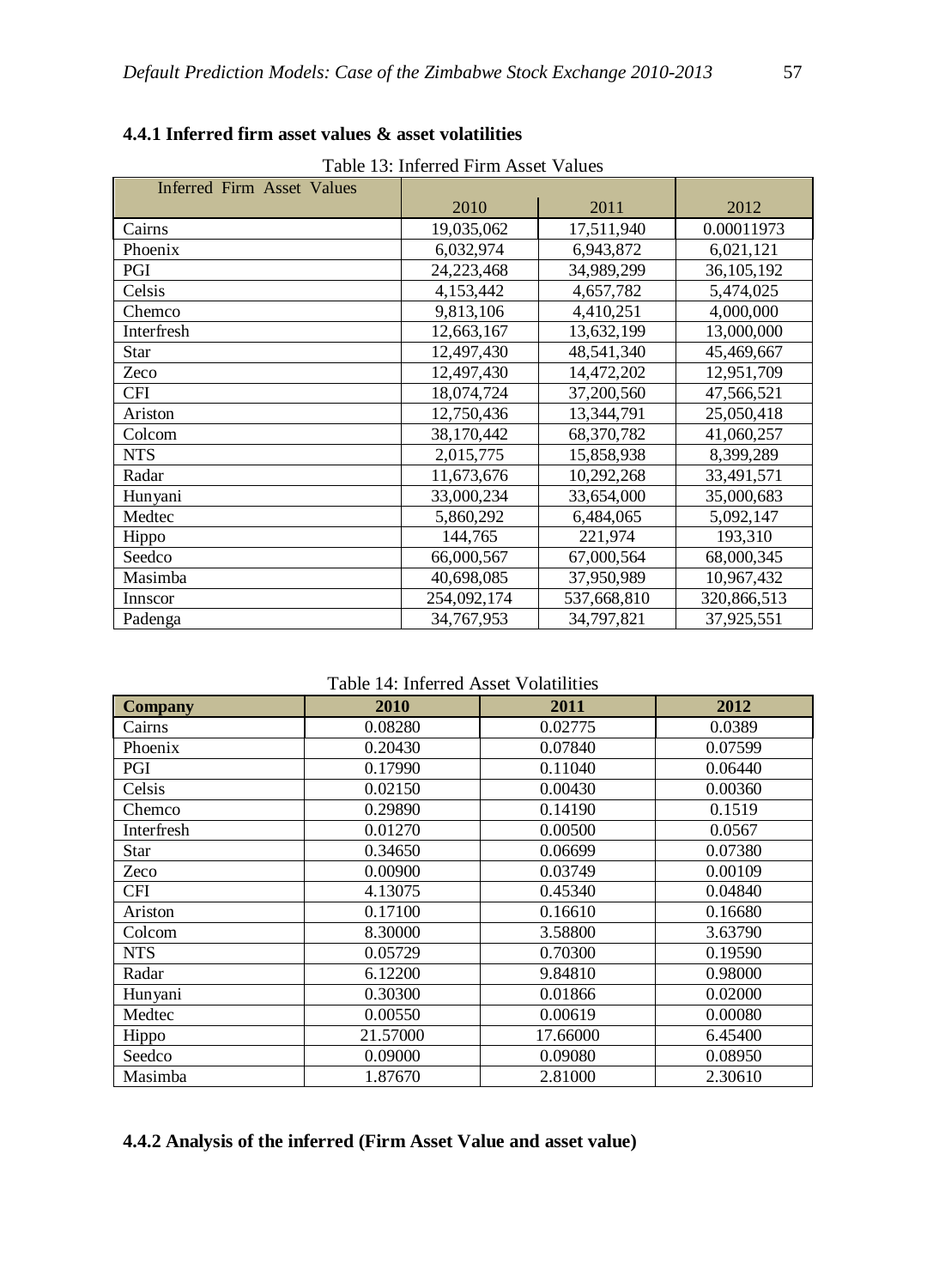It can be shown by Table 15 of the inferred firm asset volatilities that the firm asset values of the bankrupt firms three years before they went bankrupt are generally less volatile. The asset values are mostly moving in a down ward trend supported by Table 13 firm asset value. This could be because shares approaching bankruptcy are usually less liquid and rarely trade as shown in the equity volatility Table 12. This however affects input equity volatility equation (2) (left hand side) resulting in the solutions of the simultaneous equations for firm asset value and asset volatility. This is unlike the non-bankrupt firms which are highly change in share prices and hence high varying equity volatilities which result in high volatile firm asset value and asset volatilities. Using the KMV model the results below were obtained

| <b>Company</b> |            |         |            |
|----------------|------------|---------|------------|
|                | 2010       | 2011    | 2012       |
| Cairns         | 1.7830     | 2.2298  | 3.6457     |
| Phoenix        | 2.0518     | 3.7195  | 2.4088     |
| PGI            | 1.6894     | 1.5171  | 2.8567     |
| Celsis         | 12.9259    | 10.8490 | 6.6701     |
| Chemco         | 2.3466     | 1.9494  | 1.790      |
| Interfresh     | 13.3917    | 49.1506 | 12.456     |
| Star           | 1.5886     | 4.3034  | 3.2048     |
| Zeco           | 41.5594    | 11.0267 | 287.2809   |
| <b>CFI</b>     | $0.1807 -$ | 0.2787- | 2.2067     |
| Ariston        | 3.5166     | 3.4297  | 4.5469     |
| Colcom         | 0.0972     | 0.2472  | 0.2212     |
| <b>NTS</b>     | 6.0281     | 1.2712  | 3.8192     |
| Radar          | 0.2385-    | 0.2296- | $0.2157 -$ |
| Hunyani        | 1.9275     | 1.4286  | 1.3401     |
| Medtec         | 13.5572    | 17.9384 | 95.4979-   |
| Hippo          | 0.0204     | 0.0307  | 0.0719     |
| Seedco         | 9.5139     | 9.2821  | 8.2345     |
| Masimba        | 0.4517     | 0.2365  | 0.2179-    |
| Innscor        | 0.1098     | 0.3236- | 0.0866     |
| Padenga        | 4.9903     | 2.0570  | 2.0370     |
|                |            |         |            |

Table 15: KMV Distance to default

#### **4.4.3 KMV default probability**

Changing the distance to default to a probability of default at time (t) :Probability of default (t)=P  $[V_A \le D]$ = .................  $\phi(-DD)$  as DD corresponds one to one to probability of default.(Table16)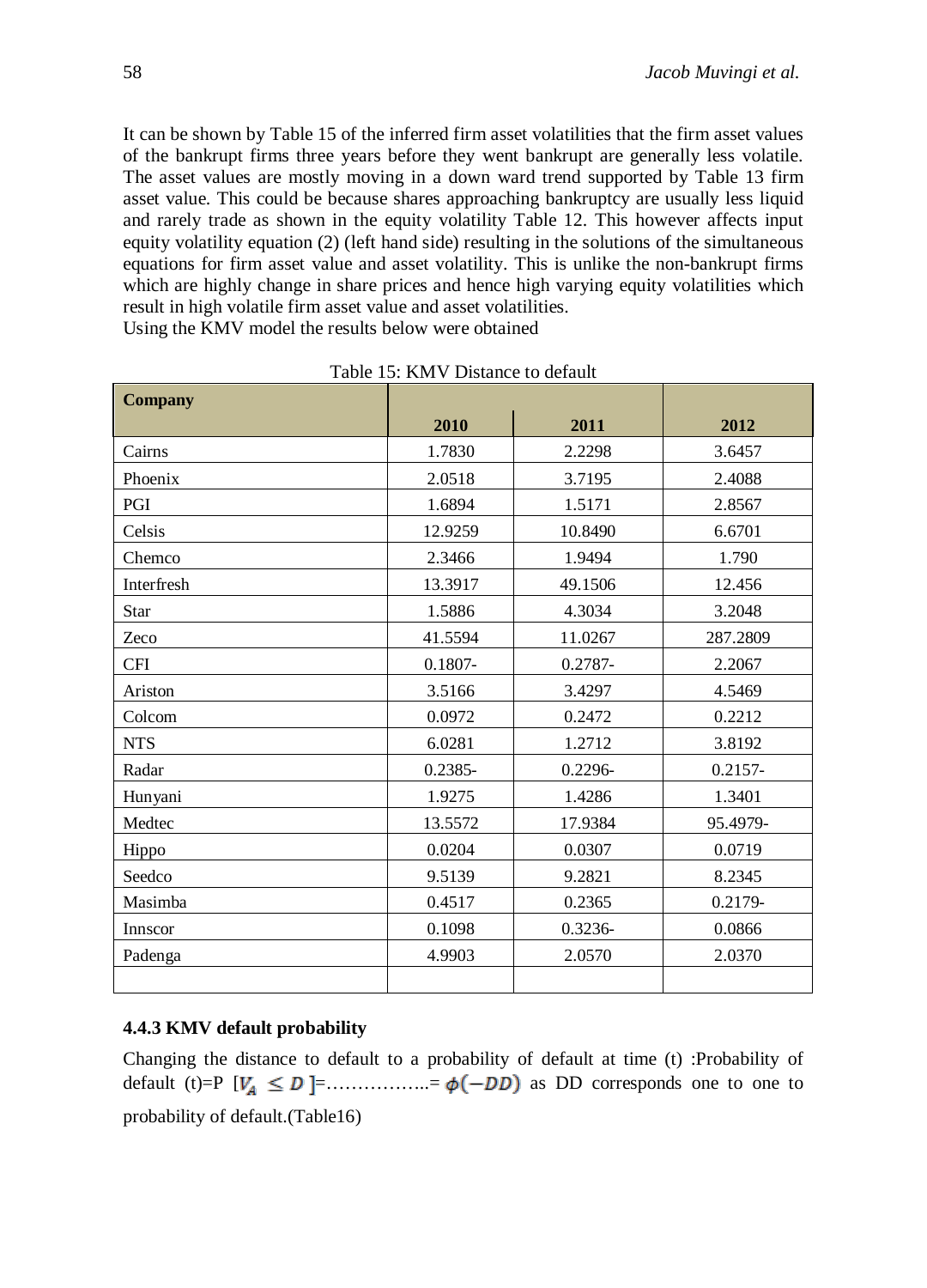| <b>Company</b> |           |           |             |
|----------------|-----------|-----------|-------------|
|                | 2010      | 2011      | 2012        |
| Cairns         | 0.0372943 | 0.0128808 | 0.0001334   |
| Phoenix        | 0.0200924 | 0.0000998 | 0.0080032   |
| PGI            | 0.0455672 | 0.0646245 | 0.0021406   |
| Celsis         | 0.0000000 | 0.0000000 | 0.0000000   |
| Chemco         | 0.0094733 | 0.0256235 | 0.030       |
| Interfresh     | 0.0000000 | 0.0000000 | 0.00000001  |
| <b>Star</b>    | 0.0560720 | 0.0000084 | 0.0006758   |
| Zeco           | 0.000     | 0.0000000 | $-0.000000$ |
| <b>CFI</b>     | 0.5716809 | 0.6097730 | 0.0136674   |
| Ariston        | 0.0002186 | 0.0003021 | 0.0000027   |
| Colcom         | 0.4612886 | 0.4023672 | 0.4124665   |
| <b>NTS</b>     | 0.0000000 | 0.1018336 | 0.0000669   |
| Radar          | 0.5942524 | 0.5908035 | 0.5853811   |
| Hunyani        | 0.0269611 | 0.0765661 | 0.0901076   |
| Medtec         | 0.0000000 | 0.0000000 | 1.0000000   |
| Hippo          | 0.4918602 | 0.4877461 | 0.4713486   |
| Seedco         | 0.0000000 | 0.0000000 | 0.0000000   |
| Masimba        | 0.3257408 | 0.4065362 | 0.5862659   |
| Innscor        | 0.4562818 | 0.6268855 | 0.4654877   |
| Padenga        | 0.0000003 | 0.0198454 | 0.0208258   |

Table16: KMV default probability

Table 16 above shows that the bankrupt firms shows a downward trend of distance to default per each firm as they approached default .The bankrupt firms probability of default per each firm increases as the firm approaches bankruptcy. However it is disappointing that the magnitude of the distance to default in inter companies is very wide .For instance Zeco has an outlier distance to default in 2012 (280) incomparable to bluechip firms like Innscor and Seedco (with 0 to 8 in 2012). Distances to default are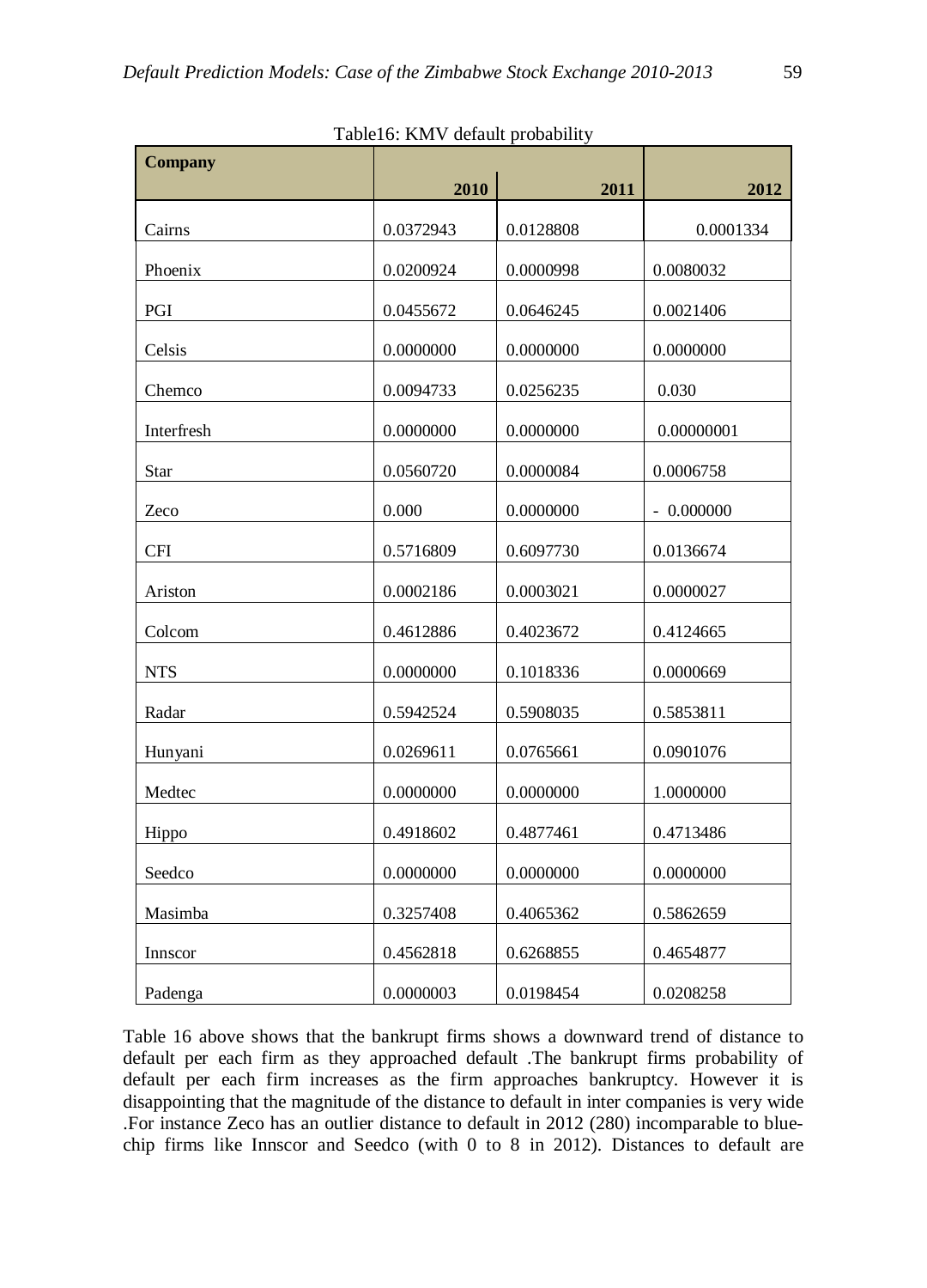generally less stable compared to the accounting z-score model.The distances to default of the non-bankrupt firms are generally stable with some on a down ward trend. The probability of default of the non bankrupt firms in Table 16 is closer to zero in relation to the bankrupt firms.

#### **4.4.4 Comparing the models**

Since the two analysed models produce different credit risk measures, evaluating and comparing the accuracy of the credit risk models directly can be difficult. As described above, the z-score generates a continuous number, where certain thresholds(1.286 and - 1.286) determine the supposed future of the company whereas distance to default generates default probabilities(between 0 and 1).

# **4.5 Data Input to Cumulative Accuracy Profile**

Data input( *see appendix 1*) was following the ranked order of( risky to safe) done on data on all the three models in 2011.All the 20 companies were divided into pairs of ( 2, 4, 6,…,20) thus (2/20 companies\*100%) thus the axis moves in 10% intervals to make the x-axis as shown in Table 19.(assume the companies are ranked first in order of risk to safe per each model under analysis). The y-axis is the made by checking in each cumulative  $10\%$ (x or 2 companies ranked) how many as a cumulative fraction of the ten bankrupt firms that delisted in 2013 are captured. By the time the axis moves to 100% (20/20 companies \* 100%) thus all 20 companies captured all the default would have been captured as per where they are positioned. The only difference is each model places the bankrupt firms differently depending on the outcome of ranking score or probability as shown in *(appendix 1)* attached.



Figure 1: Cumulative accuracy profile

It can be seen on the Cumulative Accuracy curve Fig.1 above that the z-score(blue) is the most superior model as it is closer to the ideal model curve(red). This shows that the zscore model in 2011 was able to rank the scores and gave the high risky scores to the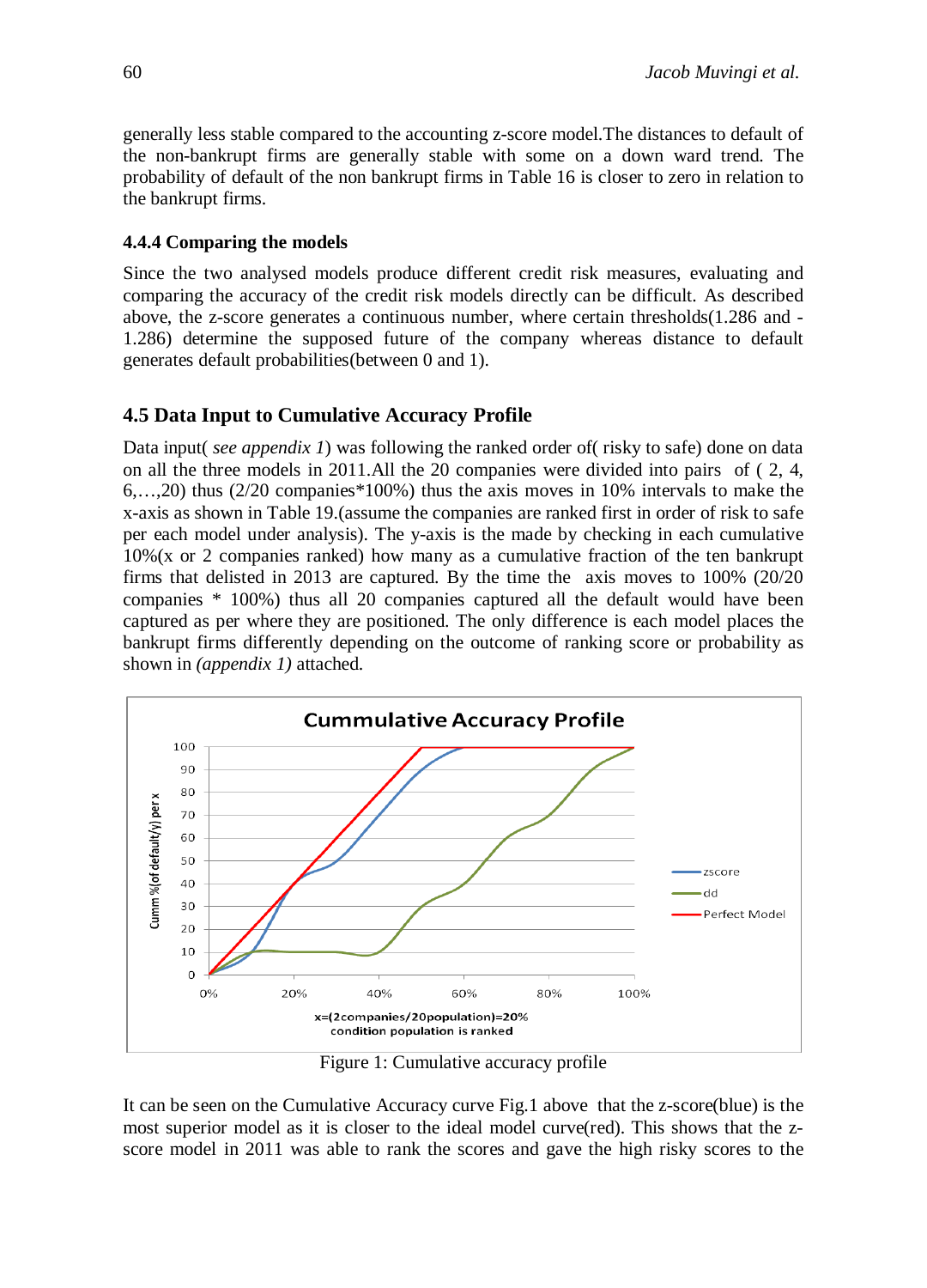firms that actually went bankrupt in 2013. It captured their default earlier in 2011 ahead of 2013 relative to distance to default, thus a better predictor of default.

This also shows that it has a very low Type 1 error and a very low Type II error. This model has less error in classifying potential bankrupt firms as non-bankrupt and nonpotential bankrupt firms as bankrupt thus reputation risk .The distance to default curve is further away from the ideal curve showing that it was slow at capturing in 2011 the firms that went bankrupt in 2013.Thus it has a relative high Type I and Type II error.

#### **4.6 Accuracy Ratio**

Accuracy Ratio measures the quality of the rating model. It derives its value from CAP curve .It is the ratio of the area between rating model, and the area between the ideal model (perfect model).

| <b>Accuracy Ratio</b> |                       |                                 |  |       |                  |           |  |       |              |           |
|-----------------------|-----------------------|---------------------------------|--|-------|------------------|-----------|--|-------|--------------|-----------|
|                       |                       | <b>Distance to Default data</b> |  |       | Ideal Model data |           |  |       | z-score Area |           |
| $X\%$                 | $Y\%$                 | Trapezoid                       |  | $X\%$ | $Y\%$            | Trapezoid |  | $X\%$ | ${\rm Y}\%$  | Trapezoid |
| 10                    | 10                    | 100                             |  | 10    | 20               | 300       |  | 10    | 20           | 300       |
| 20                    | 10                    | 100                             |  | 20    | 40               | 500       |  | 20    | 40           | 450       |
| 30                    | 10                    | 100                             |  | 30    | 60               | 700       |  | 30    | 50           | 600       |
| 40                    | 10                    | 200                             |  | 40    | 80               | 900       |  | 40    | 70           | 800       |
| 50                    | 30                    | 350                             |  | 50    | 100              | 1000      |  | 50    | 90           | 950       |
| 60                    | 40                    | 500                             |  | 60    | 100              | 1000      |  | 60    | 100          | 1000      |
| 70                    | 60                    | 650                             |  | 70    | 100              | 1000      |  | 70    | 100          | 1000      |
| 80                    | 70                    | 800                             |  | 80    | 100              | 1000      |  | 80    | 100          | 1000      |
| 90                    | 90                    | 950                             |  | 90    | 100              | 1000      |  | 90    | 100          | 1000      |
| 100                   | 100                   |                                 |  | 100   | 100              |           |  | 100   | 100          |           |
|                       |                       |                                 |  |       |                  |           |  |       |              |           |
|                       | $area =$              | 3750                            |  |       | $area =$         | 7400      |  |       | $area =$     | 7100.00   |
|                       | <b>Accuracy Ratio</b> |                                 |  |       |                  |           |  |       |              |           |
|                       |                       |                                 |  |       |                  |           |  |       |              |           |
|                       | Z-score/ideal model   |                                 |  |       | 0.959            |           |  |       |              |           |
|                       |                       | Distance to default/ideal m.    |  |       | 0.507            |           |  |       |              |           |

Table 17: Accuracy Ratio Calculation using Trapezoidal rule

In terms of quality of rating model for Zimbabwean corporate bankruptcy environment it can be shown from an accuracy ratio closer to 1 that accounting model Z-Score is a high quality model .It had an accuracy ratio of 0.959 in Table 17. Distance to default had a lower accuracy ratio of 0.507.Thus we can accept the null hypothesis that accounting based models are the best predictors of default. See appendix 2.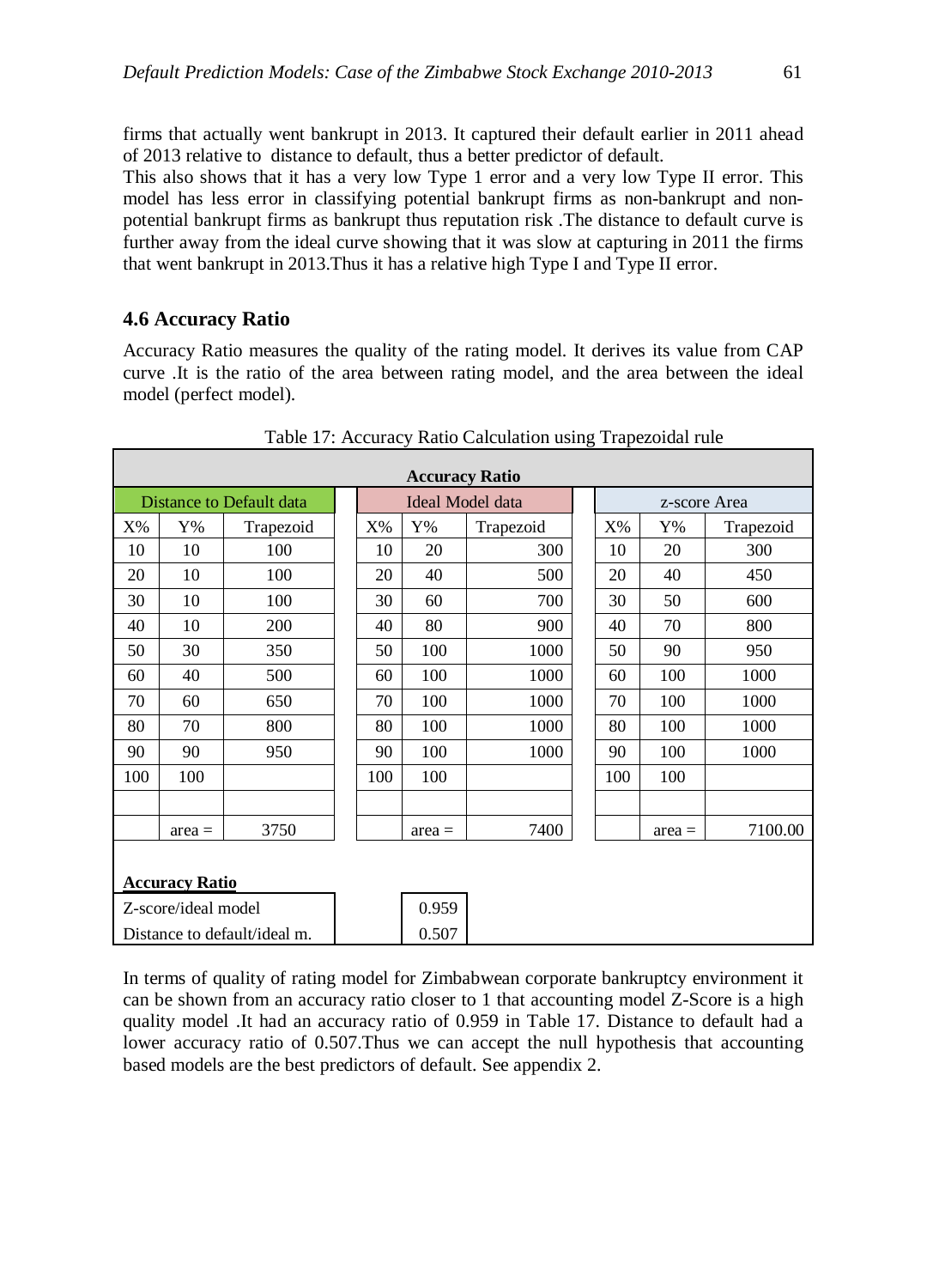# **5 Conclusion**

The study shows that the developed z-score accounting model can be used estimating bankruptcy prediction model for Zimbabwe .It had a superior accuracy ratio of 0.959 relative to market based model of 0.507. The study shows that most of the companies that went bankrupt during the period from 2010-2013 have shown signs of financial distress i.e., poor financial performance in prior years. It contributed in the existing literature by exploring two financial variables namely EBIT to current liabilities, Market Value of Equity to Long Term Debt that can be used to explore the bankruptcy risk in Zimbabwe. The study therefore accepts the null hypothesis and concludes that, the accounting model is the best predictor of default. The developed Z-Score model with the above established variables is supported by past researches, (Eljelly et al., 2001), Altman (1968) and Rashid (2010).

# **References**

- [1] V.Agarwal, R. Taffler, " Comparing the performance of market-based and accounting-based bankruptcy prediction models, *Journal of Banking & Finance* ,**32**, (2008), 1541-1551.
- [2] E. Altman, E.,Financial Ratios, Discriminant Analysis and the Prediction of Corporate Bankruptcy. *Journal of Finance* , **23**,(1968) 589–609.
- [3] W. Beaver, Market Prices, Financial Ratios, and the Prediction of Failure. *Journal of Accounting Research*,(1968) 178-192.
- [4] M. Bemmann, Improving the Comparability of Insolvency Predictions, *Dresden Economics, Discussion Paper Series*, 08/2005. Available at: SSRN:http://ssrn.com/abstract=731644
- [5] B. Scholes, the Pricing of Options and Corporate Liabilities. *Journal of Political Economy, 7*, (1973) 637–654.
- [6] I. Dichev, Is the Risk of Bankruptcy a Systematic Risk, *Journal of Finance* **53**, (1998)
- [7] A. Eljelly, I. Mansour, I., Predicting Private Companies Failure in the Sudan. *Journal of African Busines ,* **2**, (2001) 23-43.
- [8] K. Harada, T. Ito, S. Takahashi, S., [Is the Distance to Default a Good Measure in](http://www.nber.org/papers/w16182)  [Predicting Bank Failures? Case Studies](http://www.nber.org/papers/w16182) of Japanese Banks. *NBER working paper* 16182, (2010)
- [9] S. Hillegeist, E. Keating, D. Cram, K .Lundstedt, Assessing the Probability of Bankruptcy. *Review of Accounting Studies*, **9**, (2004) 5-34.
- [10] K. Aretz, Which Variables Determine the Accuracy of Default, Probabilities Implied from Structural Models? Available at: https://www.nomura.com/events/globalquantitative.../1\_kevin\_aretz.pdf (accessed 12 March 2014)
- [11] M. Liu, D. Chang, H. Lee, The Default Prediction Power of the Market-based Approach Relative to Accounting Variables – Evidence for Taiwan and China, paper presented at International Conference on Finance, December 10-11, 2010, Taiwan, available at:

www.fin.ntu.edu.tw/~conference/conference2010/.../1/1-4(A88).pdf(accessed 15 March 2010)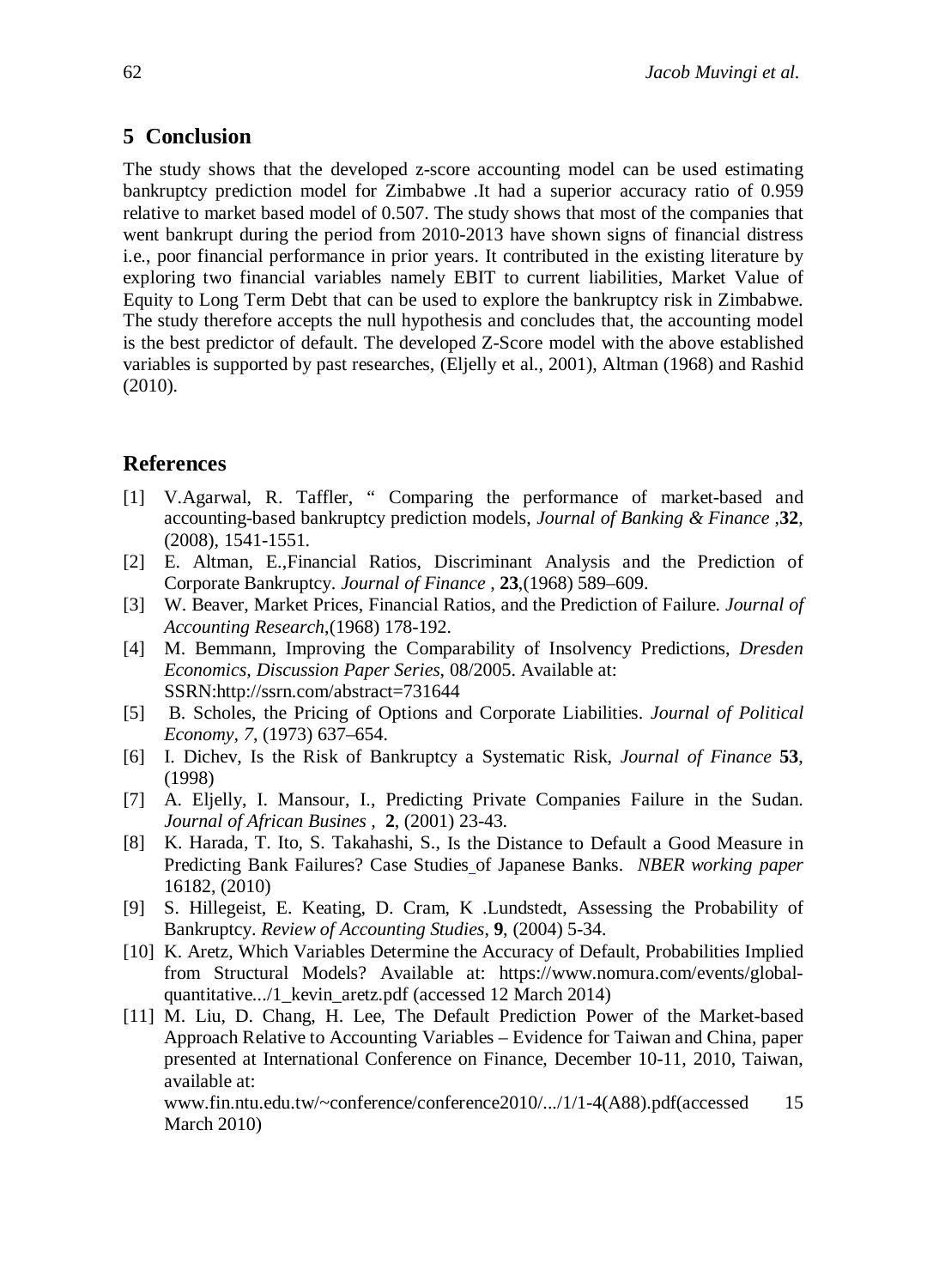- [12] J.A. McQuown, J.A, A Comment on Market vs. Accounting based Measures of Default Risk, KMV Corporation, San Francisco, USA, 1993
- [13] Y.M .Mensah, An Examination of the Stationarity of Multivariate Bankruptcy Prediction Models: A Methodological Study. *Journal of Accounting Research* 22, (1984) 380-395.
- [14] J. Ohlson, Financial Ratios and the Probabilistic Prediction of bankruptcy", *Journal of Accounting Research*, 18,(1980) 109-131.
- [15] S. Pongsatat, J. Ramage, H. Lawrence, Bankruptcy Prediction for Large and Small Firms in Asia:A comparison of Ohlson and Altman. *Journal of Accounting and Corporate Governance*, **1**, (2004)1-13.
- [16] A. Rashid, Q. Abbas, Predicting Bankruptcy in Pakistan, *Theoretical Applied Economics*, (2011)103-128.
- [17] J.D.S. Ren, H. Bystrom, Assessing the default risk of Chinese public companies in the energy industry with the KMV model. *Msc Thesis*, Lund University, Sweden, 2011
- [18] T. Shumway, Forecasting Bankruptcy More Accurately: A Simple Hazard Model. The *Journal of Business*, **74**, (2001)101-124.
- [19] M.E. Zmijewski, Methodological Issues Related to the Estimation of Financial Distress Prediction Models, *Journal of Accounting Research,* **22**, (1984)59-82.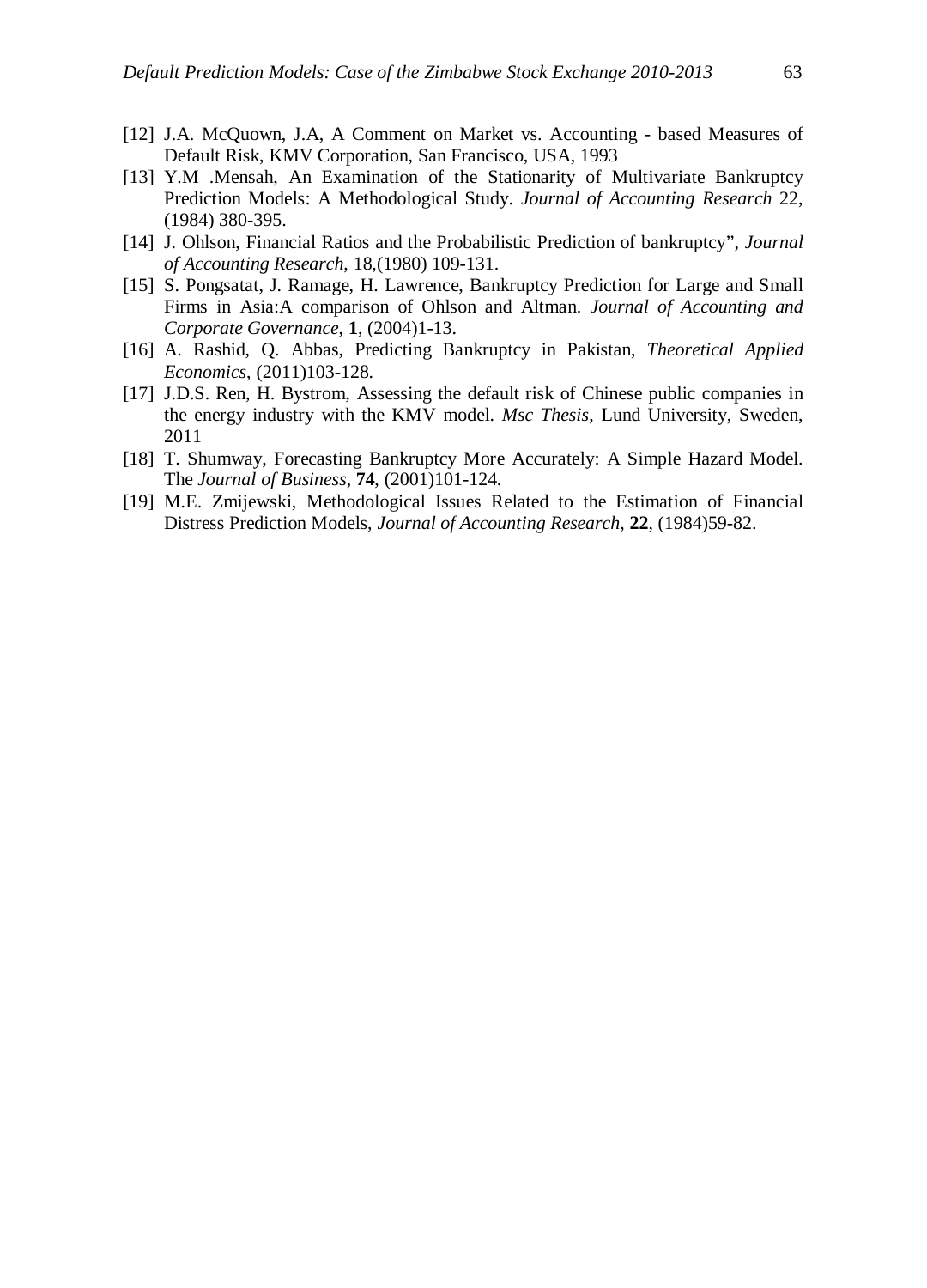# **Appendices**

|                                                |                                                                                |                |                       | Appendix 1: Cumulative accuracy profile data input |                |                         |              |                |                               |  |  |
|------------------------------------------------|--------------------------------------------------------------------------------|----------------|-----------------------|----------------------------------------------------|----------------|-------------------------|--------------|----------------|-------------------------------|--|--|
| <b>VALIDATION OF MODELS</b>                    |                                                                                |                |                       |                                                    |                |                         |              |                |                               |  |  |
| Number of companies(population):<br>20         |                                                                                |                |                       |                                                    |                |                         |              |                |                               |  |  |
| x axis (2/20)*100% of ranked companies:<br>10% |                                                                                |                |                       |                                                    |                |                         |              |                |                               |  |  |
| Number of defaulted companies by 2013:<br>10   |                                                                                |                |                       |                                                    |                |                         |              |                |                               |  |  |
|                                                | Y axis y(x)-cummulative fraction of defaults over total defaults per unit of x |                |                       |                                                    |                |                         |              |                |                               |  |  |
|                                                | <b>CUMMULATIVE ACCURACY PROFILE DATA INPUT</b>                                 |                |                       |                                                    |                |                         |              |                |                               |  |  |
|                                                |                                                                                |                |                       |                                                    |                |                         |              |                |                               |  |  |
| <b>XAXIS</b>                                   |                                                                                |                | Y-Z-SCORE             |                                                    |                | Y-D to D                |              |                | Y.PerfectMode                 |  |  |
|                                                |                                                                                | Actl           |                       |                                                    | <b>Actl</b>    |                         |              | Actl           |                               |  |  |
|                                                |                                                                                |                | defaults Actl default |                                                    |                | defaults Actl default   |              |                | Perfect defaults Actl default |  |  |
|                                                | z-score per x                                                                  |                |                       | Cumm % of y dd(probablity per x                    |                | Cumm % of y Model per x |              |                | Cumm % of y                   |  |  |
|                                                | 0.1                                                                            | $\overline{2}$ | 20                    | 0.626885498                                        | $\mathbf{1}$   | 10                      | $\mathbf{1}$ | $\overline{2}$ | 20                            |  |  |
| 10%                                            | 0.45                                                                           |                |                       | 0.609773037                                        |                |                         | $\mathbf{1}$ |                |                               |  |  |
|                                                | 0.5554                                                                         | $\overline{2}$ | 40                    | 0.590803511                                        | $\overline{0}$ | 10                      | $\mathbf{1}$ | $\overline{2}$ | 40                            |  |  |
| 10%                                            | 0.78                                                                           |                |                       | 0.487746144                                        |                |                         | $\mathbf{1}$ |                |                               |  |  |
|                                                | 0.88                                                                           | $\mathbf{1}$   | 50                    | 0.406536223                                        | $\overline{0}$ | 10                      | $\mathbf 1$  | $\overline{2}$ | 60                            |  |  |
| 10%                                            | 0.9                                                                            |                |                       | 0.402367232                                        |                |                         | $\mathbf{1}$ |                |                               |  |  |
|                                                | $\mathbf{1}$                                                                   | $\overline{2}$ | 70                    | 0.101833626                                        | $\overline{0}$ | 10                      | $\mathbf{1}$ | $\overline{2}$ | 80                            |  |  |
| 10%                                            | 1.11                                                                           |                |                       | 0.076566055                                        |                |                         | $\mathbf{1}$ |                |                               |  |  |
|                                                | $\overline{2}$                                                                 | $\overline{2}$ | 90                    | 0.064624451                                        | $\overline{2}$ | 30                      | $\mathbf{1}$ | $\overline{2}$ | 100                           |  |  |
| 10%                                            | $\overline{2}$                                                                 |                |                       | 0.025623452                                        |                |                         | $\mathbf{1}$ |                |                               |  |  |
|                                                | 2.2                                                                            | $\mathbf{1}$   | 100                   | 0.019845354                                        | $\overline{1}$ | 40                      | $\leq 1$     | $\mathbf{0}$   | 100                           |  |  |
| 10%                                            | 2.22                                                                           |                |                       | 0.012880778                                        |                |                         | $\leq$ 1     |                |                               |  |  |
|                                                | 2.3                                                                            | $\mathbf{0}$   | 100                   | 0.000302088                                        | $\overline{2}$ | 60                      | $\leq 1$     | $\mathbf{0}$   | 100                           |  |  |
| 10%                                            | 2.3                                                                            |                |                       | 9.98248E-05                                        |                |                         | $\leq 1$     |                |                               |  |  |
|                                                | 3.1                                                                            | $\mathbf 0$    | 100                   | 8.41112E-06                                        | $\overline{1}$ | 70                      | $\leq$ 1     | $\mathbf{0}$   | 100                           |  |  |
| 10%                                            | 4                                                                              |                |                       | 8.30552E-21                                        |                |                         | $<1$         |                |                               |  |  |
|                                                | 5                                                                              | $\mathbf 0$    | 100                   | 1.00787E-27                                        | $\overline{2}$ | 90                      | $\leq 1$     | $\mathbf{0}$   | 100                           |  |  |
| 10%                                            | 5                                                                              |                |                       | 1.42104E-28                                        |                |                         | $\leq$ 1     |                |                               |  |  |
|                                                | 6                                                                              | $\mathbf 0$    | 100                   | 2.95764E-72                                        | $\overline{1}$ | 100                     | $\leq 1$     | $\mathbf{0}$   | 100                           |  |  |
| 10%                                            | 8                                                                              |                |                       |                                                    |                |                         | $\leq 1$     |                |                               |  |  |
| <b>TOTAL</b>                                   |                                                                                | 10             |                       |                                                    | 10             |                         |              | 10             |                               |  |  |